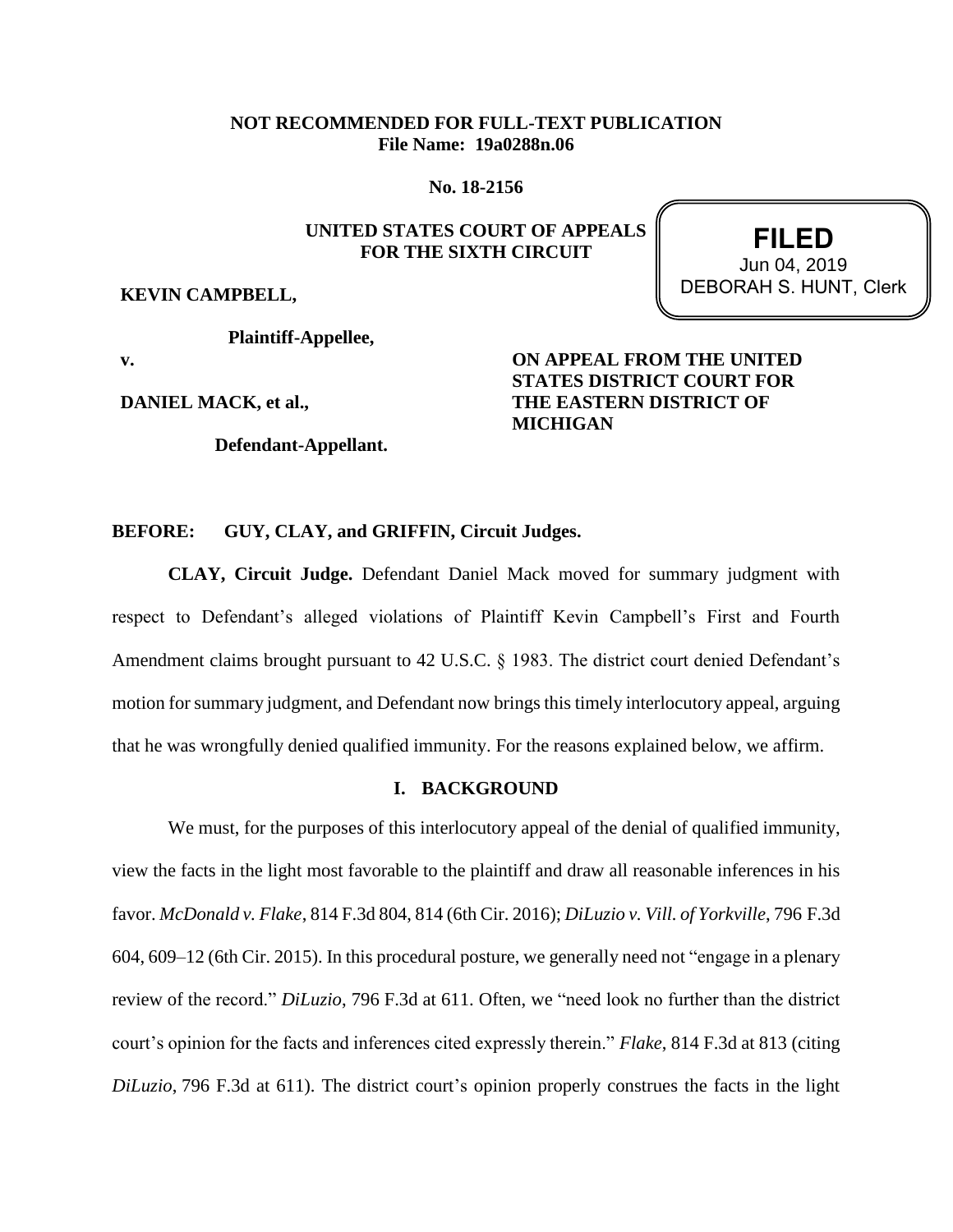most favorable to Campbell. Thus, unless otherwise indicated, the facts contained herein are derived from the district court's opinion. *See, e.g.*, *Flake*, 814 F.3d at 813.

## **A. Factual History**

During the early evening of June 7, 2016, Campbell, an African American man, was driving his wife's minivan through Allen Park, Michigan. The minivan, which Campbell's wife had recently purchased, had a temporary license plate displayed in the back window. It was "broad daylight," visibility was "good," and one could easily see the temporary license plate from at least 60 feet away. (Dist. Ct. Op., ECF No. 85 at 6.)

Campbell drove past Mack, an Allen Park police officer parked on the shoulder of the freeway, monitoring traffic with Clyde, his police dog. Mack initiated a traffic stop on the minivan. Campbell pulled over. Mack exited his cruiser, approached the driver's side window of the minivan, and asked Campbell to produce his driver's license and registration. Campbell gave Mack his state identification card because he did not have a driver's license. He also handed Mack "all of the paperwork [he] had for the automobile." (*Id.* at 6.) Mack asked Campbell to step out of the vehicle, and Campbell complied. As Campbell exited the vehicle, his pants were fully zipped.

When Campbell exited the minivan, Mack "jostled" Campbell, handcuffed him "very tightly," conducted a patdown search of Campbell's person, and placed Campbell in the backseat of his cruiser. (*Id*.) Campbell complained that the handcuffs hurt his wrists and asked Mack to loosen them. Mack tightened the handcuffs and replied, "[t]hat's the loosest they're going to get." (*Id.* at 7.)

Mack also accused Campbell of having stolen the minivan. Campbell denied the accusation. He explained that he was traveling from his home to a friend's house, though he did not explicitly state where he lived.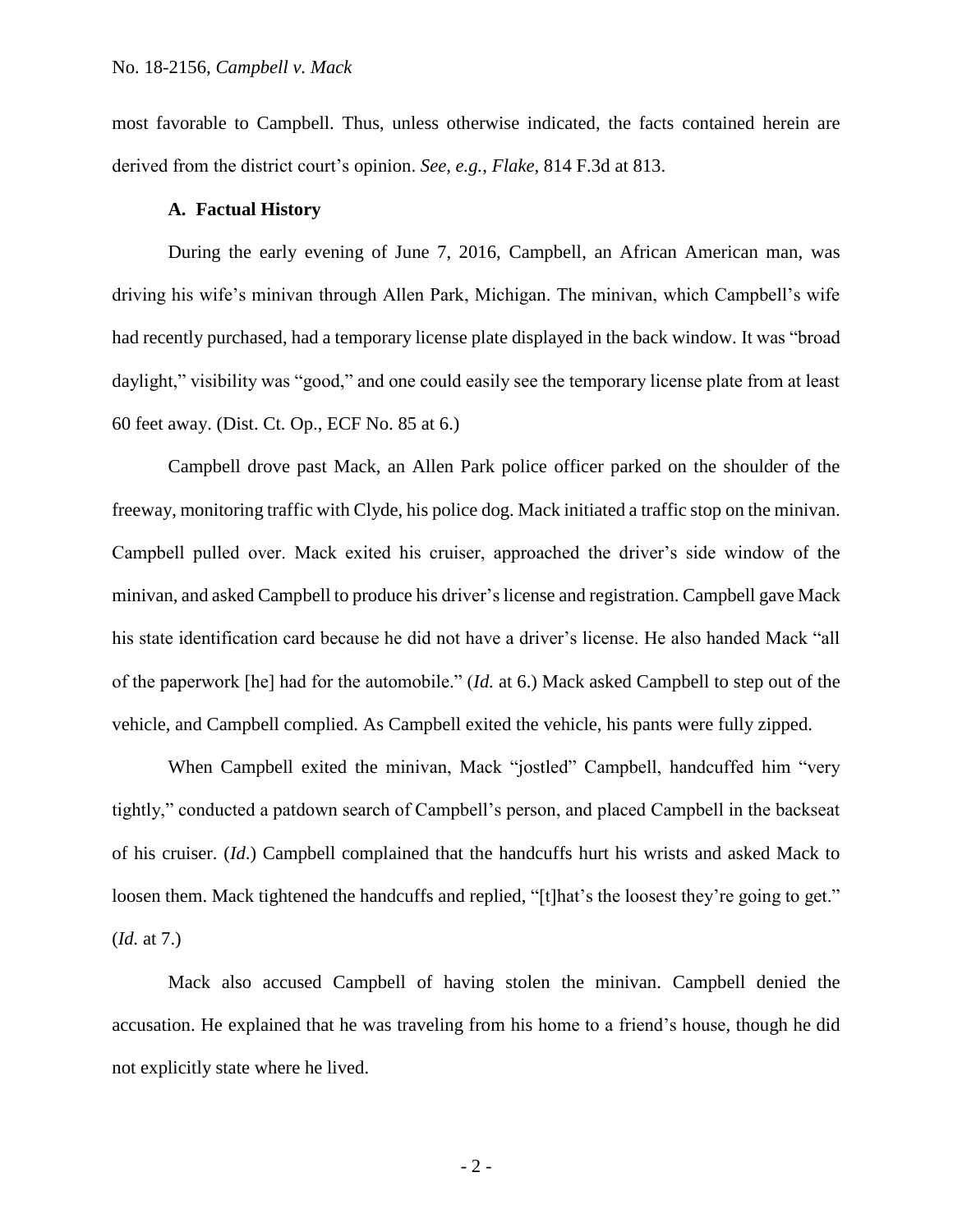$\overline{\phantom{a}}$ 

Mack removed Clyde from his cruiser and "put the dog directly into" Campbell's minivan. (*Id*.) Campbell could not see what transpired inside the minivan, as he was still seated in the backseat of Mack's cruiser. While inside Mack's cruiser, Campbell never moved around or otherwise acted suspiciously. After a few minutes, Mack extracted Clyde from the minivan, returned Clyde to the cruiser, and searched the minivan himself.

A tow truck arrived, and Mack brought Campbell to the Allen Park police station to book him for driving with a suspended license. Mack never told Campbell of his supposed probable cause to search the minivan or informed him that he planned to conduct an additional search of Campbell's person once they arrived at the station.

When they arrived at the station, Mack brought Campbell to a booking area and removed Campbell's handcuffs.<sup>1</sup> Campbell again complained that the handcuffs had been too tight and held out his wrists to show Mack the bruises and marks the handcuffs had caused. Mack responded that "[h]andcuffs leave marks on everybody." (*Id.* at 8.)

Mack believed that Campbell was hiding contraband and decided to perform a strip search. Mack did not obtain a warrant prior to strip-searching Campbell. Mack ordered Campbell to enter a cage in the booking area and remove his pants. Campbell entered the cage but objected to removing his pants. Mack ordered Campbell to "get naked" and "drop" his "drawers." (*Id*.) Campbell continued to protest and incredulously asked, "You want me to get naked?" (Booking Video, ECF No. 75*.* at 7:56:47–:49.) Mack replied, "Yeah, you're getting naked. You're in holding facility. You're getting naked." (*Id.* at 7:56:47–:50.)

 $<sup>1</sup>$  A video camera captured the events that took place in the booking area. The video footage</sup> is choppy in places, the quality of the picture is relatively poor, and the camera angle combined with the position of the officers prevented the camera from capturing the events with sufficient clarity to resolve the disputed factual issues arising from the alleged strip and body cavity searches.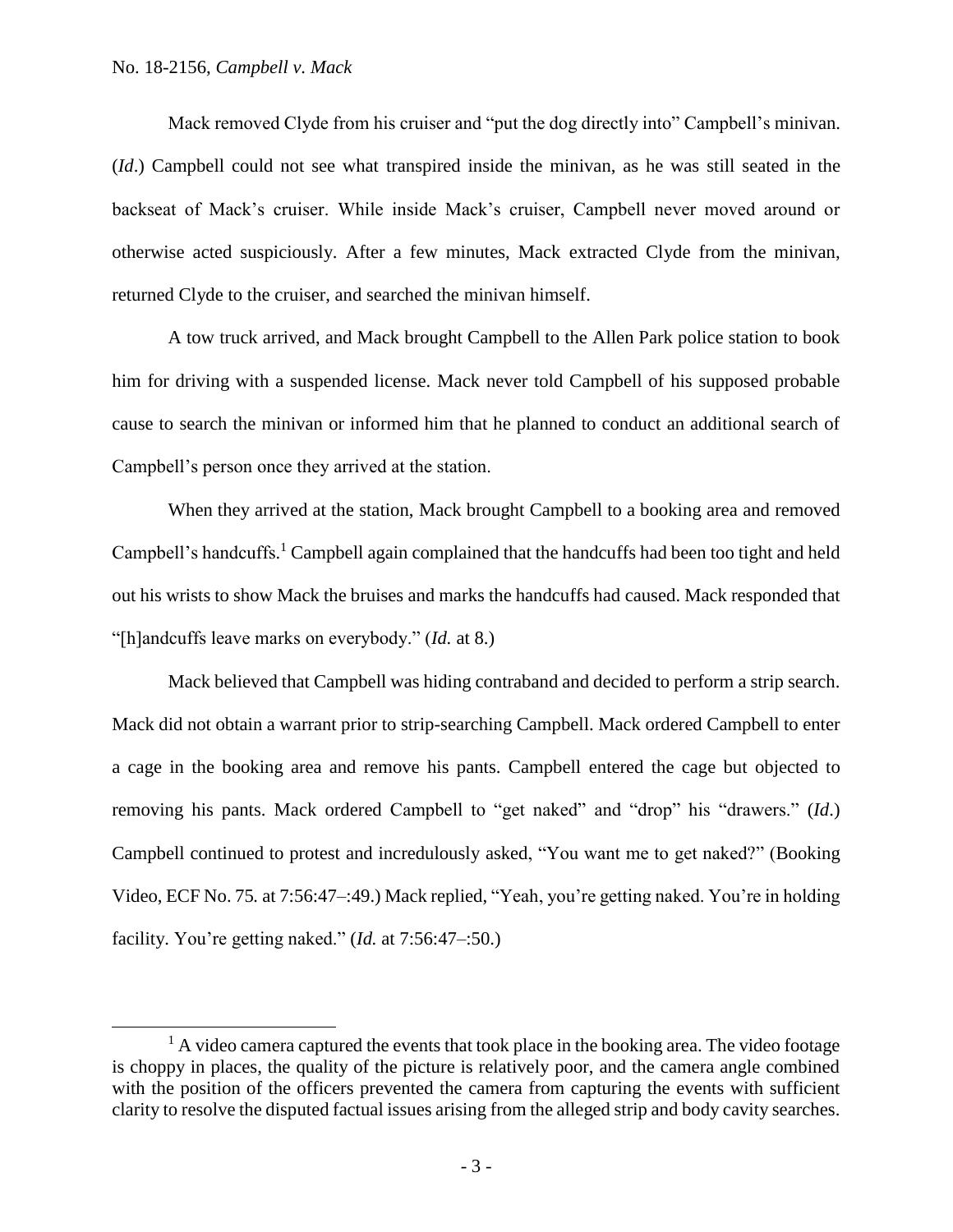Mack stated that "we're getting down to the nitty gritty" because Clyde had indicated the presence of a narcotic odor, and he again ordered Campbell to "drop 'em." (*Id.* at 7:56:55– 7:57:03.) Campbell responded that it was "not possible" that Clyde had indicated narcotic odor because he had not smoked in five years. (*Id.* at 7:57:03–:06.) Mack said that he did not care and again ordered Campbell to remove his underwear. Campbell stated that he had never heard of people being required to remove their clothes in jail, to which Mack responded, in a loud voice, "You're in a holding facility. You're in jail. You get naked in jail. Let's go! Drop your drawers." (*Id.* at 7:57:17–:25)

Mack again ordered Campbell to remove his underwear. Campbell replied, "I'm a man like you, man," and asked Mack why he would lie to him by falsely stating that he needed to remove his pants. *(Id.* at 7:57:33–:41.) Mack raised his voice and exclaimed, "I ain't lying to you. I've been doing this job for 22 years. I don't need to lie [to] you, man. You're a small fish in the sea.. . . Drop 'em. Your pants are unzipped. There ain't no reason for your pants to be unzipped. We're going to do this one way or another." (*Id.* at 7:57:42–7:58:00.)

Another officer entered the doorway of the booking area. Mack entered the cage, ordered Campbell to put his hands against the wall and spread his feet, and pulled down Campbell's pants. Mack then turned Campbell around to face him, pulled down the front of Campbell's underwear, bent down, and examined Campbell's genitals. Campbell became agitated and repeatedly complained, "Nah, you can't do that, man," to which Mack replied, "Yes I can, Yes I can." (*Id.* at 7:58:43–:49.) Mack then turned Campbell back around to face the cage and felt Campbell's buttocks through his underwear. Campbell continued to protest, repeating "You can't do that." (*Id.* at 7:58:55.) Mack pulled up Campbell's pants and responded, "the dog indicated," to which Campbell replied, "the dog didn't indicate anything." (*Id.* at 7:58:52–:56.)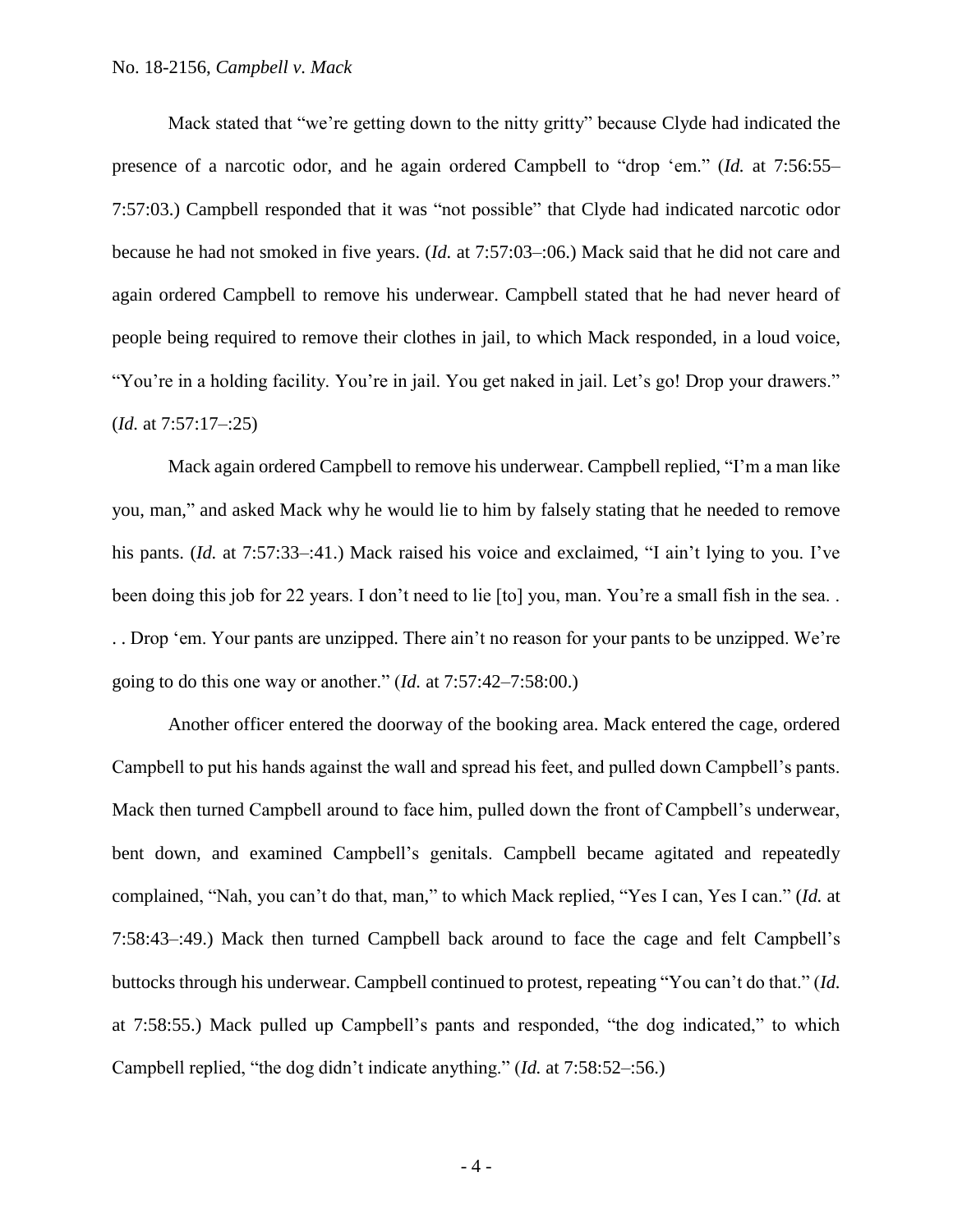Mack, still standing behind Campbell, then pulled down Campbell's pants and underwear again, bent down, and visually examined Campbell's buttocks. Mack then stated, "You've got it f\*\*\*ing tucked in your f\*\*\*ing ass crack, that's where you got it." (*Id.* at 7:59:01–:03.) Mack pulled up Campbell's pants, searched Campbell's pant legs and ankle area, and, finding no contraband, stood up and told the second officer, "He's got it tucked in his f\*\*\*ing ass crack." (*Id.* at 7:59:12–:15.) Campbell replied, "I ain't got nothing tucked." (*Id.* at 7:59:15–:16.)

A third officer came to the door of the booking area. Mack announced to the officer, "He's got it tucked underneath his balls." (*Id.* at 7:59:37–:40.) Campbell complained that Mack had "just got done looking under my balls" and did not uncover anything. (*Id.* at 7:59:40–:42.) Mack repeated that Campbell still had drugs "tucked underneath" his "balls" or his "ass." (*Id.* at 7:59:46– :51.)

Mack ordered Campbell to take off his wedding ring. Campbell quizzically replied, "my wedding ring?" Mack responded, "Yeah, your wedding ring comes off. You want to argue that?" (*Id.* at 7:59:54–8:00:01.) Mack then tossed Campbell's ring onto a table outside of the cage.

Mack reentered the cage and ordered Campbell to remove his underwear. Campbell repeated that he would not take his underwear off and continued to protest that Mack could not lawfully order him to "get naked." (*Id.* at 8:00:06–:14.) Mack partially pulled down Campbell's pants, but Campbell held his pants up and protested, stating that Mack had searched him "four or five times" and had already pulled his pants and underwear down. (*Id.* at 8:00:10–:18.)

Mack exited the cage and put blue latex gloves on his hands. Campbell continued to protest, stating that Mack had already looked underneath his pants and underwear. Campbell then stated that this was the most disrespectful situation he had ever been in in his life. Mack responded, "Well, then don't tuck shit underneath your nuts!" (*Id.* at 8:00:30–:40.)

- 5 -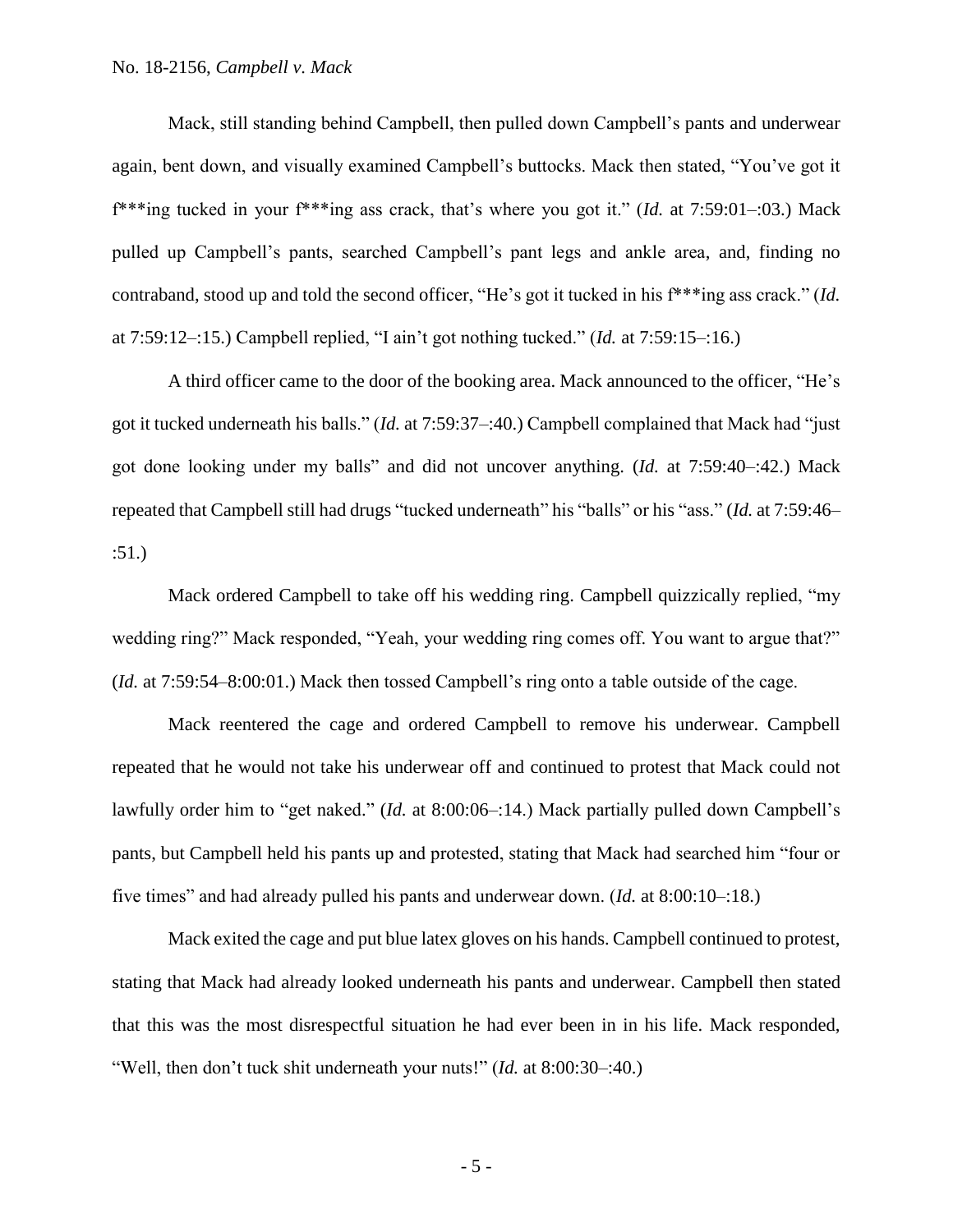Mack reentered the cage, along with two other officers also wearing blue latex gloves. One of the officers stated, "He's going to check, alright?" to which Campbell responded "No one's getting me naked. . . . He just got done checking on me two times." (*Id.* at 8:00:52–:59.) Mack ordered Campbell to turn around and spread his feet. Campbell complained "I just did that." (*Id.* at 8:01:02–:04.)

Mack reached into Campbell's pants and, with his hand outside of Campbell's underwear, felt around Campbell's genitals and buttocks region for approximately fifteen seconds. Towards the end of the search, Mack stated, "You've got it tucked in your ass." (*Id.* at 8:01:14–:16.) Campbell responded, "ain't nothing in my ass." (*Id.* at 8:01:17–:18.) According to Campbell, Mack then inserted his finger into Campbell's anus.<sup>2</sup> Mack then pulled up Campbell's pants, slapped Campbell twice on the chest, and told him "you can keep it," ostensibly referring the drugs that Campbell had purportedly hidden inside his anus. (*Id.* at 8:01:22–:24.)

Mack did not discover any drugs or contraband during the search.

# **B. Procedural History**

 $\overline{a}$ 

Campbell filed a three-count Amended Complaint. However, only Count 1 is pertinent to this appeal.<sup>3</sup> In Count 1, Campbell asserted  $\S$  1983 claims against Mack in his individual capacity, alleging (1) that Mack violated Campbell's Fourth Amendment rights by (a) initiating the traffic

 $2$  Importantly, like the district court, we find that the video is inconclusive about the veracity of Campbell's allegation that Mack inserted his finger into Campbell's anus.

<sup>&</sup>lt;sup>3</sup> In Count 2, Campbell asserted a municipal liability claim against Allen Park for failing to train and maintaining a custom or policy of performing unlawful strip searches and unlawful body cavity searches. In Count 3, Campbell asserted that Mack's conduct constituted intentional infliction of emotional distress under Michigan law. The district court granted in part and denied in part Defendants' motion for summary judgment with respect to Campbell's municipal liability claim against Allen Park, and denied Defendants' motion for summary judgment with respect to Campbell's state law claim against Mack. The district court's disposition of these claims is not before us.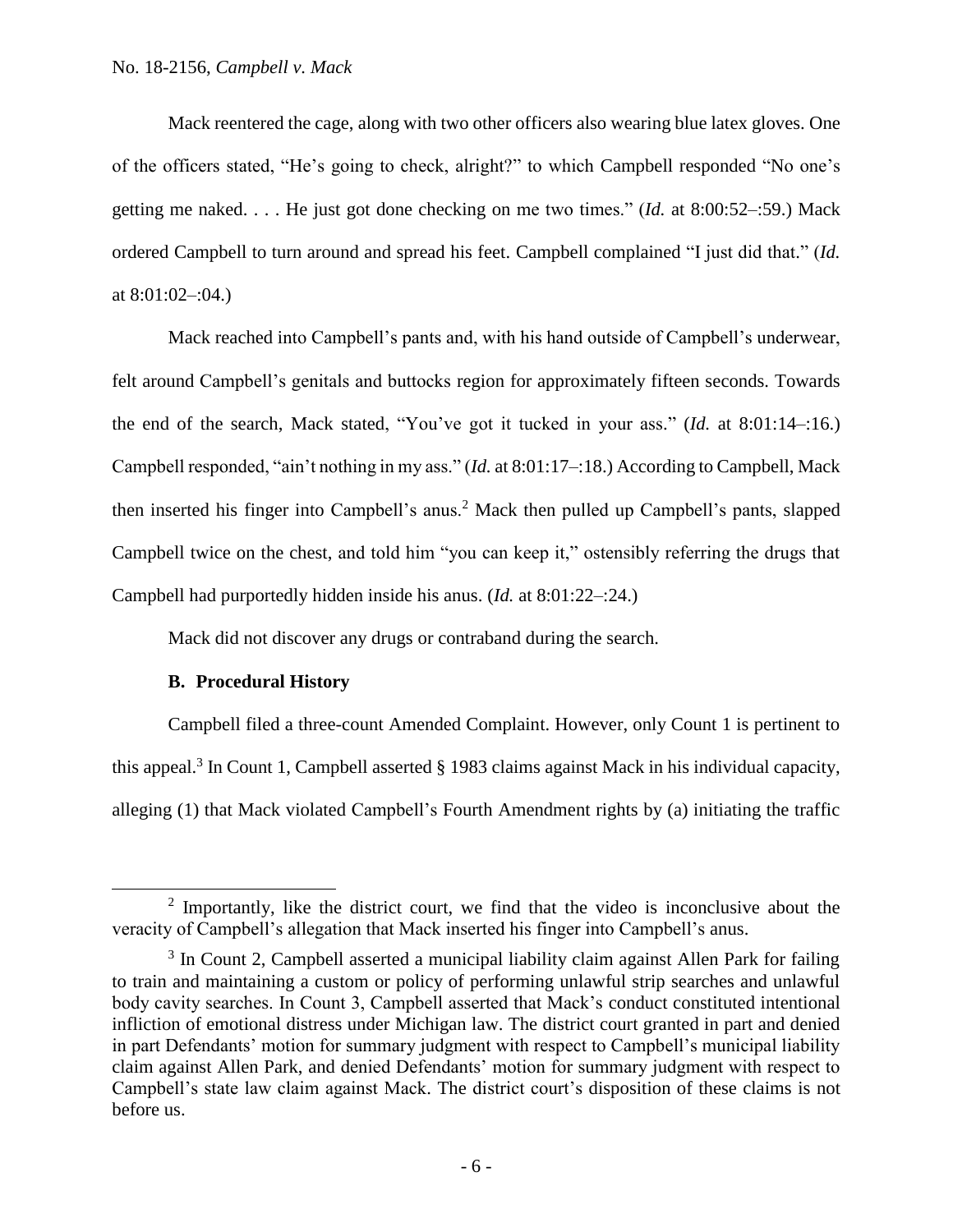stop without probable cause, (b) searching his minivan without probable cause, and (c) conducting two unlawful strip searches and one unlawful body cavity search, and (2) that Mack violated Campbell's First Amendment rights by tightening his handcuffs and conducting the strip and body cavity searches in retaliation for Campbell's objecting to Mack's conduct.

Mack moved for summary judgment based on qualified immunity with respect to Campbell's § 1983 claims. In order to prevail based on his claim of qualified immunity at the summary judgment stage, Mack would have to convince the district court that he did not violate Campbell's constitutional rights or that the constitutional rights that Campbell alleges that Mack violated were not clearly established.

The district court denied Mack's motion. The district court found that a genuine dispute of material fact existed regarding whether the traffic stop violated the Fourth Amendment and that Campbell's Fourth Amendment rights were clearly established. The district court further found that, because Mack was not entitled to qualified immunity on Campbell's Fourth Amendment claim arising from the traffic stop, he was also not entitled to summary judgment on Campbell's Fourth Amendment claims concerning conduct that occurred after the stop, *i.e.*, the search of the minivan, the two strip searches, and the body cavity search. The court also found that a genuine dispute of material fact existed regarding whether Mack retaliated against Campbell by tightening his handcuffs, conducting the strip and/or body cavity searches, and doing so in an overly aggressive manner, and that Campbell's First Amendment rights were clearly established.

This appeal followed.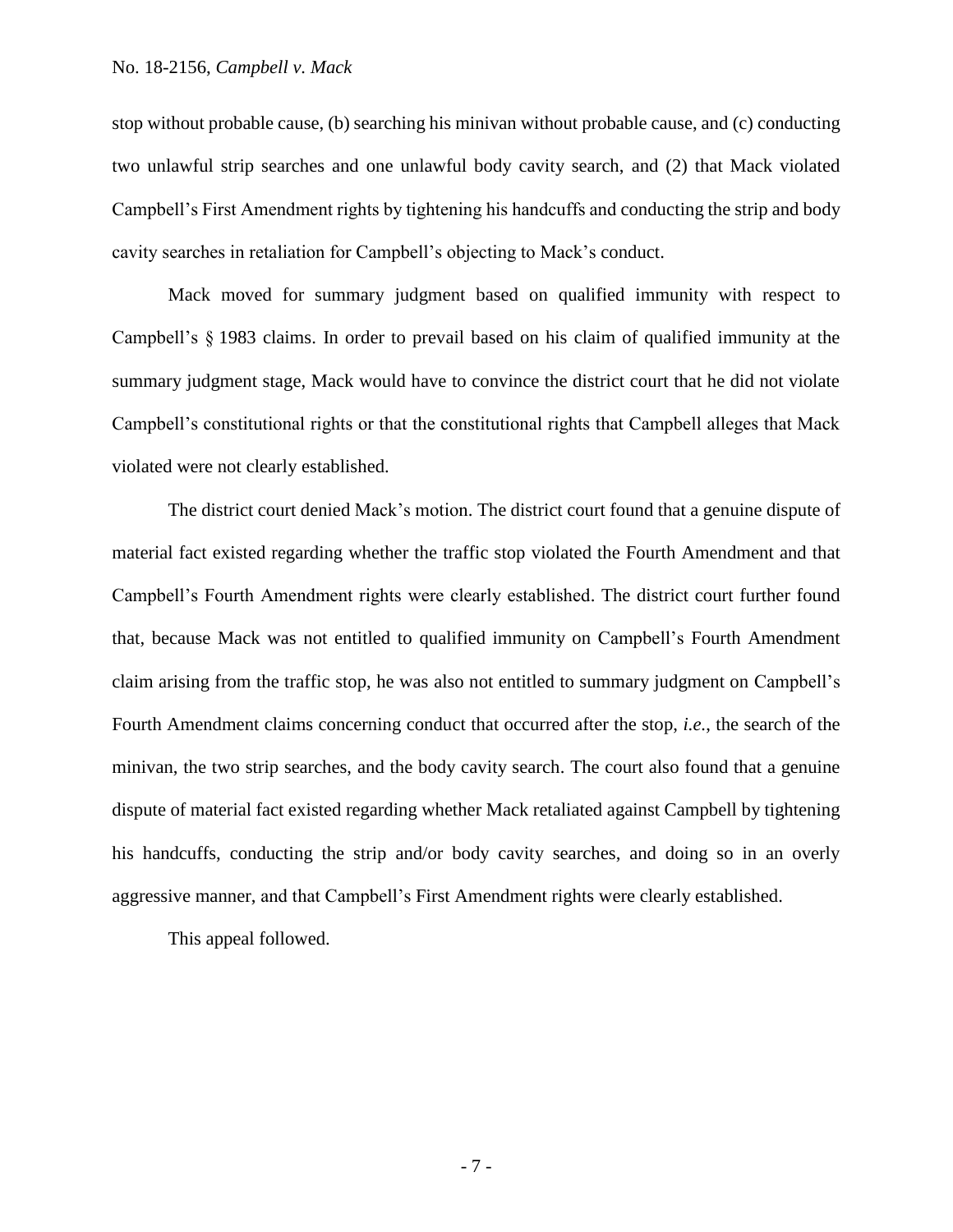## **II. DISCUSSION**

# **A. Mack's Improper Attempt to Argue Disputed Factual Issues and Whether Mack Violated Campbell's Clearly-Established Constitutional Rights**

Throughout his principal brief, Mack presents disputed material facts in the light most favorable to him and relies on his preferred version of the disputed material facts to argue that the district court improperly denied him qualified immunity. In response, Campbell argues that this Court lacks jurisdiction over this interlocutory appeal to the extent that Mack fails to concede the version of the facts most favorable to Campbell. In his reply brief, Mack asserts, disingenuously, that he conceded the facts in the light most favorable to Campbell.

We lack jurisdiction to resolve disputed factual issues in the context of this interlocutory appeal; this appeal is therefore subject to outright dismissal for lack of jurisdiction. We, nevertheless, will disentangle Mack's impermissible arguments involving disputed material facts from the purely legal issues to determine whether, viewing the facts in the light most favorable to Campbell, the district court properly denied Mack qualified immunity on Campbell's constitutional claims.

# **1. Relevant Legal Standards**

"Under 28 U.S.C. § 1291, this Court has jurisdiction to hear an appeal only from a 'final decision' of the district court." *McCallum v. Geelhood*, 742 F. App'x 985, 990 (6th Cir. 2018). "As the denial of summary judgment is ordinarily not a final decision within the meaning of 28 U.S.C. § 1291, it is generally not immediately appealable." *Flake*, 814 F.3d at 812. However, the "denial of a claim of qualified immunity, to the extent that it turns on an issue of law, is an appealable 'final decision' within the meaning of [] § 1291 notwithstanding the absence of a final judgment." *DiLuzio*, 796 F.3d at 609 (quoting *Mitchell v. Forsyth*, 472 U.S. 511 (1985)).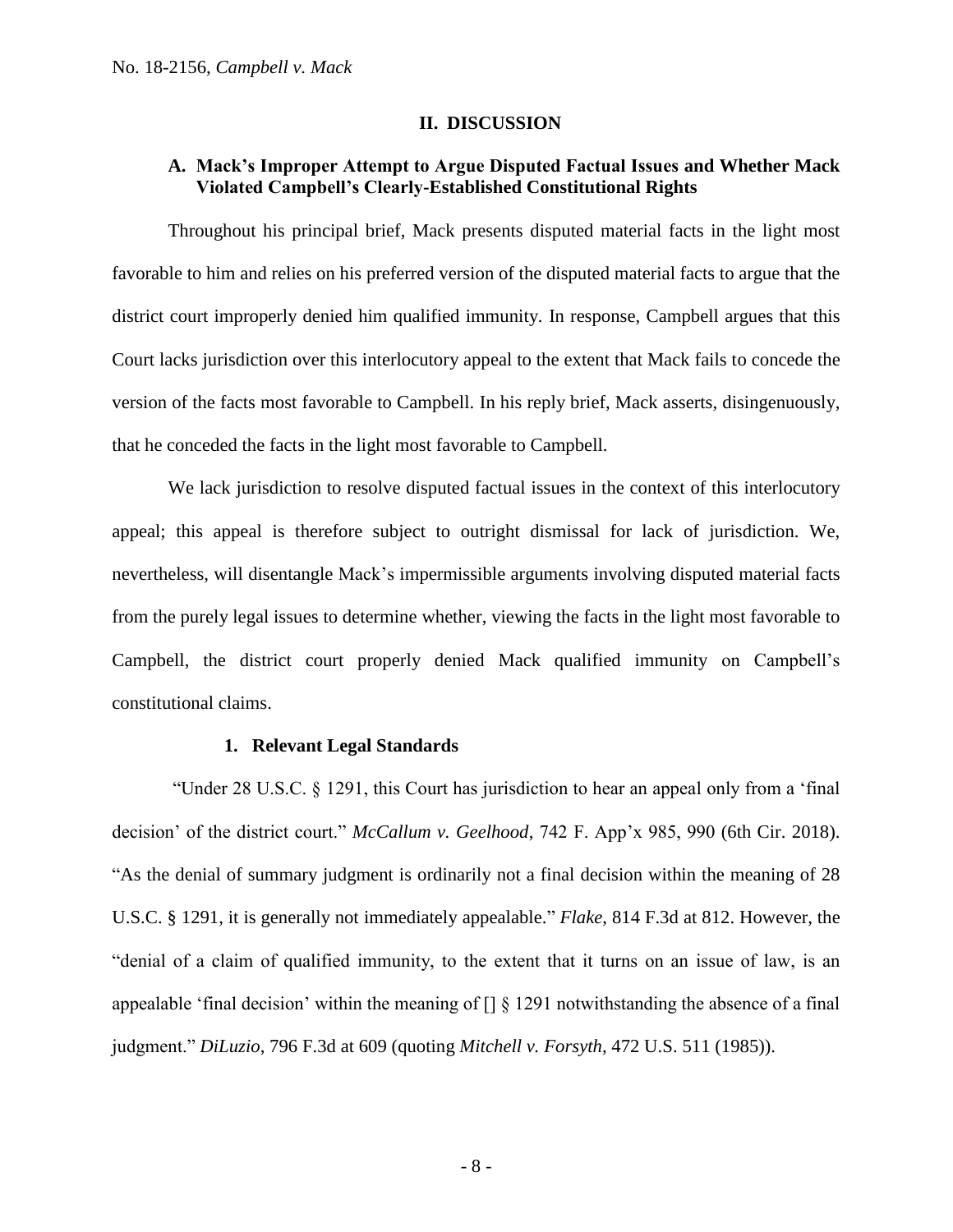"The denial of qualified immunity in a § 1983 case is a final, immediately appealable decision under the collateral order doctrine[,]" but "*only* to the extent the appeal presents a 'neat abstract issue[] of law.'" *Kindl v. City of Berkley*, 798 F.3d 391, 398 (6th Cir. 2015)) (alteration in original) (emphasis added) (quoting *Johnson v. Jones*, 515 U.S. 304, 317 (1995)); *see Gregory v. City of Louisville*, 444 F.3d 725, 742 (6th Cir. 2006) (holding that this Court may entertain an interlocutory appeal of a denial of qualified immunity "[o]nly to the extent that a summary judgment order denies qualified immunity based on a pure issue of law").

When faced with an interlocutory appeal challenging the denial of qualified immunity, we may review "the district court's *legal* determination that the defendant's actions violated a constitutional right or that the right was clearly established." *Flake*, 814 F.3d at 812. We may also review "a *legal* aspect of the district court's factual determinations, such as whether the district court properly assessed the incontrovertible record evidence," *id.* (citing *Plumhoff v. Rickard*, 572 U.S. 765, 772 (2014)), or whether the district court's factual findings are "blatantly contradicted by the record, so that no reasonable jury could believe it," *id.* (quoting *Scott v. Harris*, 550 U.S. 372, 380 (2007)). But we may not review challenges to the plaintiff's account of "what actually occurred or why an action was taken[,]" the district court's acceptance of the plaintiff's proffered facts, or the inferences drawn by the district court from the plaintiff's facts. *Flake*, 814 F.3d at 813 (citing *Ortiz v. Jordan*, 562 U.S. 180, 190 (2011)). Because these issues involve factual, not legal, disputes, we lack jurisdiction to consider them in the context of an interlocutory appeal. *Id.* at 812– 13.

When a defendant improperly argues disputed factual issues in the context of an interlocutory appeal, we may dismiss the appeal for lack of jurisdiction. *See Kindl*, 798 F.3d at 398. However, rather than dismiss the appeal outright, we may alternatively "discard the fact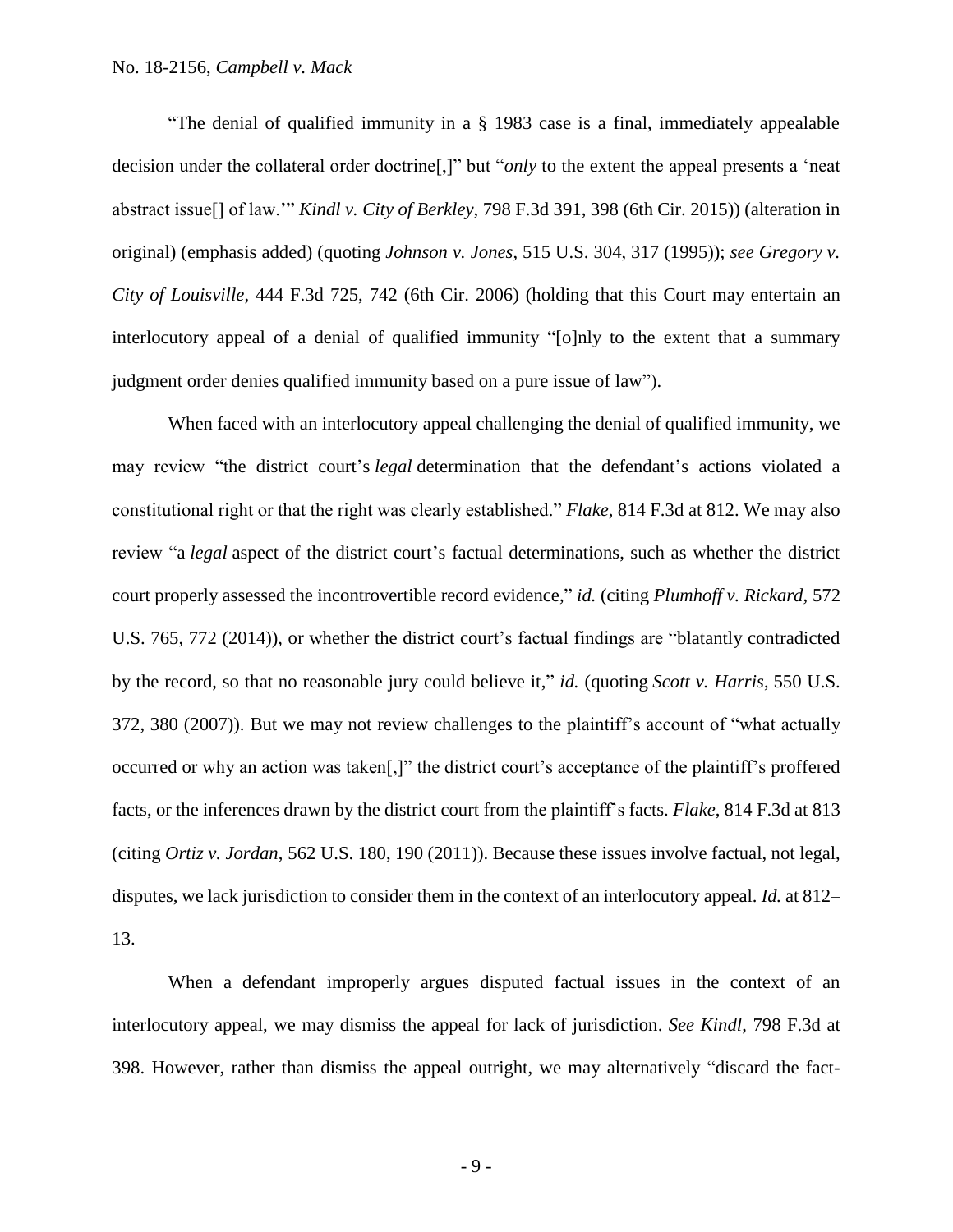based or 'evidence sufficiency' portion of [the defendant's] arguments—that is, any challenge to the district court's view of the facts or its associated inferences—and exercise the jurisdiction we do have to reconsider the district court's legal determinations based on the plaintiffs' version of the facts and the inferences as articulated by the district court." *Flake*, 814 F.3d at 814 (quoting *Estate of Carter v. City of Detroit*, 408 F.3d 305, 310 (6th Cir. 2005)); *see DiLuzio*, 796 F.3d at 611–12.

#### **2. Application to the Matter at Hand**

In its opinion on summary judgment, the district court identified numerous disputed material facts that precluded granting Mack's motion for summary judgment based on qualified immunity. The district court explicitly found that the parties had presented conflicting evidence on the following disputed factual issues: (1) "[w]hether the temporary license plate affixed to the back of Campbell's minivan was visible;" (2) "[w]hether Campbell told Mack where his 'home' was and whether Campbell said specifically what city he was coming from and what city he was driving to;" (3) "[w]hether Campbell's pants were unzipped when he stepped out of the minivan and whether and how his pants became unzipped during the encounter;" (4) "[h]ow much physical force Mack used to patdown and handcuff Campbell, and whether Mack tightened Campbell's cuffs after Campbell complained they were too tight;" (5) whether Mack walked Clyde, the police dog, around Campbell's minivan and whether Clyde indicated the presence of narcotic odor, or whether, alternatively, Mack placed Clyde directly inside the minivan; (6) whether Campbell moved around or otherwise acted suspiciously while he was handcuffed in the backseat of Mack's cruiser; (7) "[w]hether Mack told Campbell that Mack would need to perform a strip and/or body cavity search of Campbell at the Allen Park police station;" (8) "[w]hether Mack placed his hands inside of Campbell's underwear during the strip search;" and (9) "[w]hether Mack placed his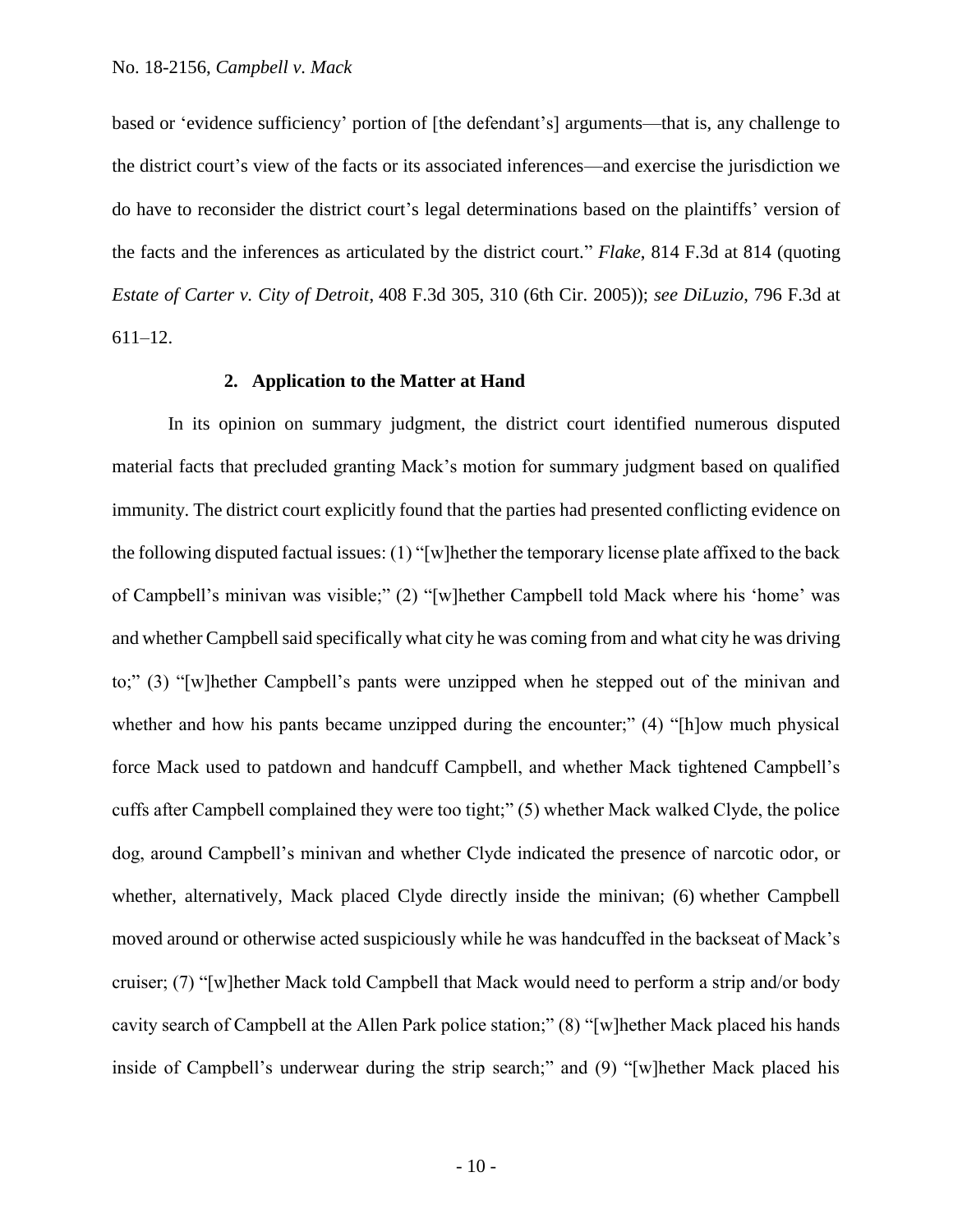finger(s) inside Campbell's anus during the strip and/or body cavity search." (Dist. Ct. Op. at 10– 11.)

In arguing that the district court improperly denied his motion for summary judgment based on qualified immunity, Mack relies on his preferred version of many of these facts, *which the district court explicitly found were disputed*. For example, Mack asserts that he initiated the traffic stop because the temporary license plate was not visible. He states that after he pulled Campbell over, Campbell said that he was traveling from a friend's house in Livonia or Westland to his own home in Wixom. Mack asserts that, when Campbell exited the minivan, his pants were unzipped. He contends that he performed a proper canine search of the vehicle, and that Clyde indicated the presence of narcotics by scratching the driver's side door. He claims that he observed Campbell shifting in the backseat of his cruiser and therefore believed that Campbell was trying to hide narcotics. He alleges that, prior to arriving at the Allen Park police station, he informed Campbell that, based on Campbell's suspicious movements and his pants being unzipped, Mack would need to conduct a strip search when they arrived at the station. And he avers that he never conducted a body cavity search or inserted his finger into Campbell's anus. As stated above, the district court found that Campbell furnished enough conflicting evidence on each of these points to create a genuine dispute of material fact.

Because Mack failed to accept Campbell's version of the facts, we could simply dismiss his appeal outright for lack of jurisdiction. *See, e.g.*, *Kindl*, 798 F.3d at 398. However, because this case presents important legal questions notwithstanding Mack's improper factual arguments, we will proceed to decide the purely legal issue of whether, viewing the facts in the light most favorable to Campbell, the district court properly denied Mack qualified immunity on Campbell's constitutional claims. *See Flake*, 814 F.3d at 814; *DiLuzio*, 796 F.3d at 611–12.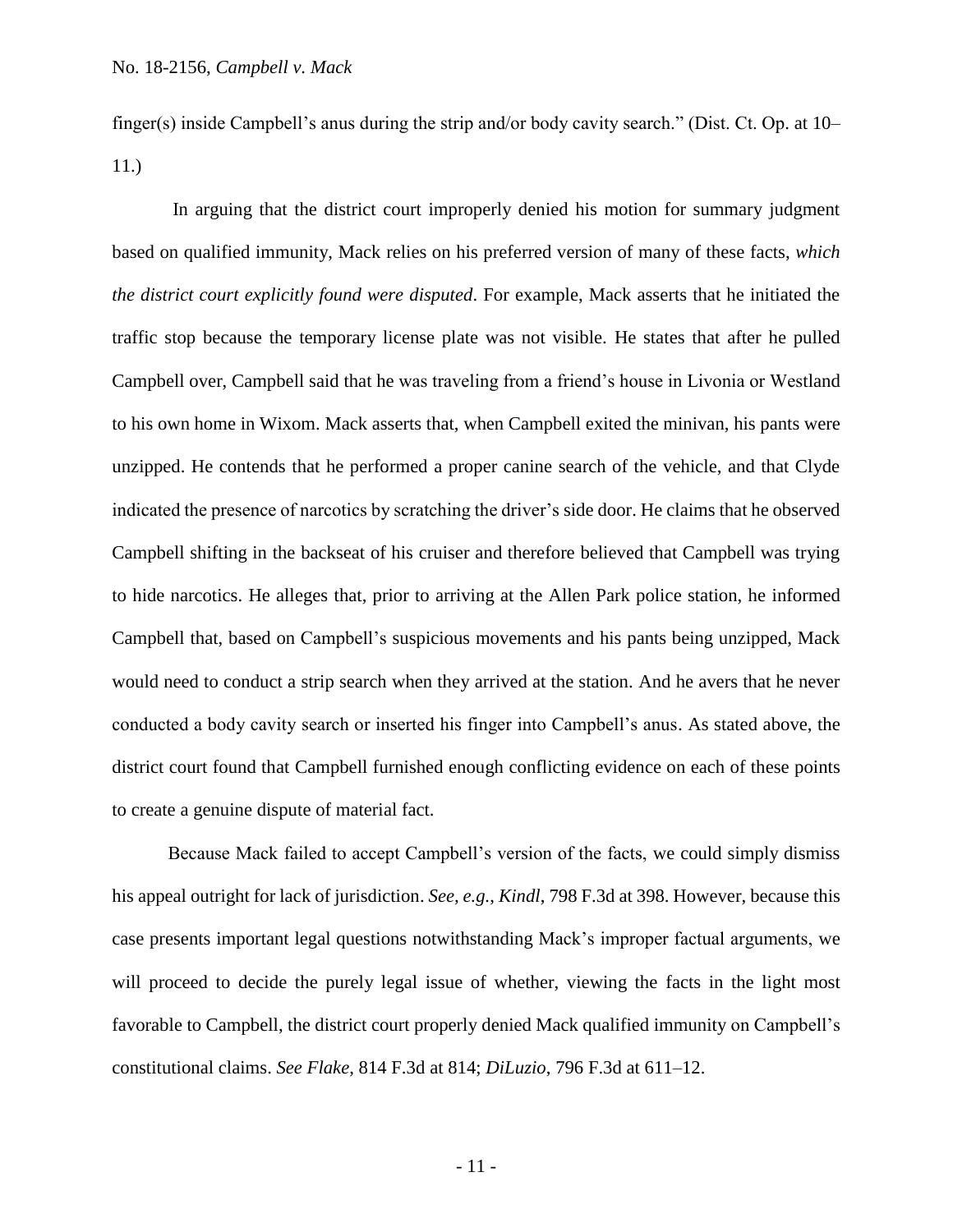## **B. Campbell's Fourth Amendment Claims**

# **1. Standard of Review**

"We review de novo a district court's denial of a defendant's motion for summary judgment on qualified immunity grounds." *Stoudemire v. Mich. Dep't of Corr.*, 705 F.3d 560, 565 (6th Cir. 2013) (citing *Tucker v. City of Richmond*, 388 F.3d 216, 219 (6th Cir. 2004)).

Summary judgment is proper "if the movant shows that there is no genuine dispute as to any material fact and the movant is entitled to judgment as a matter of law." Fed. R. Civ. P. 56(a). "A dispute about a material fact is genuine 'if the evidence is such that a reasonable jury could return a verdict for the non-moving party.'" *Smith v. Perkins Bd. of Educ.*, 708 F.3d 821, 825 (6th Cir. 2013) (quoting *Ford v. Gen. Motors Corp.*, 305 F.3d 545, 551 (6th Cir. 2002)). When evaluating a motion for summary judgment, the court must "view[] [the evidence] in the light most favorable to the party opposing the motion." *Matsushita Elec. Indus. Co., Ltd. v. Zenith Radio Corp.*, 475 U.S. 574, 587 (1986) (internal quotation marks omitted). Further, "all reasonable inferences must be made in favor of the non-moving party." *Moran v. Al Basit LLC*, 788 F.3d 201, 204 (6th Cir. 2015) (quoting *Little Caesar Enters., Inc. v. OPPCO, LLC*, 219 F.3d 547, 551 (6th Cir. 2000)). The moving party bears the burden of showing that no genuine issues of material fact exist. *Celotex Corp. v. Catrett*, 477 U.S. 317, 324–25 (1986).

## **2. Relevant Legal Principles**

#### **a. Qualified Immunity**

"The doctrine of qualified immunity protects government officials 'from liability for civil damages insofar as their conduct does not violate clearly established statutory or constitutional rights of which a reasonable person would have known.'" *Pearson v. Callahan*, 555 U.S. 223, 231 (2009) (quoting *Harlow v. Fitzgerald*, 457 U.S. 800, 818 (1982)). As the Supreme Court has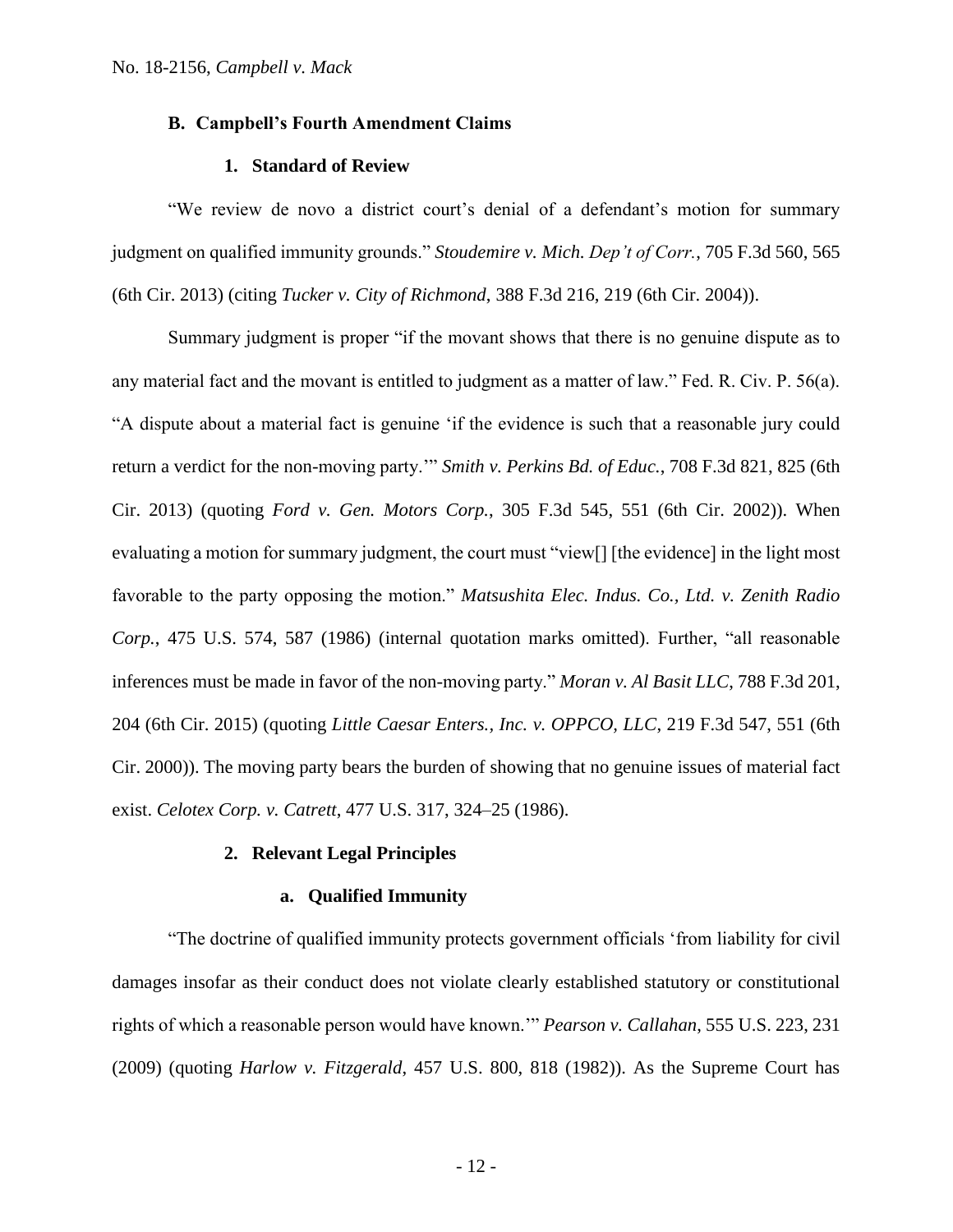explained, "[q]ualified immunity balances two important interests—the need to hold public officials accountable when they exercise power irresponsibly and the need to shield officials from harassment, distraction, and liability when they perform their duties reasonably." *Id.*

"The qualified immunity analysis entails two general steps, which can be considered in any order." *Godawa v. Byrd*, 798 F.3d 457, 462–63 (6th Cir. 2015) (citing *Pearson*, 555 U.S. at 236). "First, taken in the light most favorable to the party asserting the injury, do the facts alleged show that the officer's conduct violated a constitutional right? Second, is the right clearly established?" *Rafferty v. Trumbull Cty.*, 915 F.3d 1087, 1093 (6th Cir. 2019) (internal citation omitted). For a right to be clearly established, the contours of the right must be "sufficiently clear" such that a "reasonable official would have understood that what he is doing violates that right." *Ashcroft v. al-Kidd*, 563 U.S. 731, 741 (2011) (quoting *Anderson v. Creighton*, 483 U.S. 635, 640 (1987)). "In other words, 'existing precedent must have placed the statutory or constitutional question' confronted by the official 'beyond debate.'" *Plumhoff*, 572 U.S. at 779 (internal citation omitted).

"[T]he plaintiff bears the burden of showing that an officer is not entitled to the defense of qualified immunity." *Courtright v. City of Battle Creek*, 839 F.3d 513, 518 (6th Cir. 2016) (citing *Johnson v. Moseley*, 790 F.3d 649, 653 (6th Cir. 2015)).

## **b. Fourth Amendment**

 $\overline{a}$ 

The Fourth Amendment protects "[t]he right of the people to be secure in their persons . . . against unreasonable searches and seizures."<sup>4</sup> U.S. Const. amend. IV. "An ordinary traffic stop by

<sup>&</sup>lt;sup>4</sup> The Supreme Court has repeatedly explained that the "basic purpose" of the Fourth Amendment "is to safeguard the privacy and security of individuals against arbitrary invasions by governmental officials." *Carpenter v. United States*, 138 S. Ct. 2206, 2213 (2018) (quoting *Camara v. Mun. Court of City and Cty. of S.F.*, 387 U.S. 523, 528 (1967) (internal quotation marks omitted)).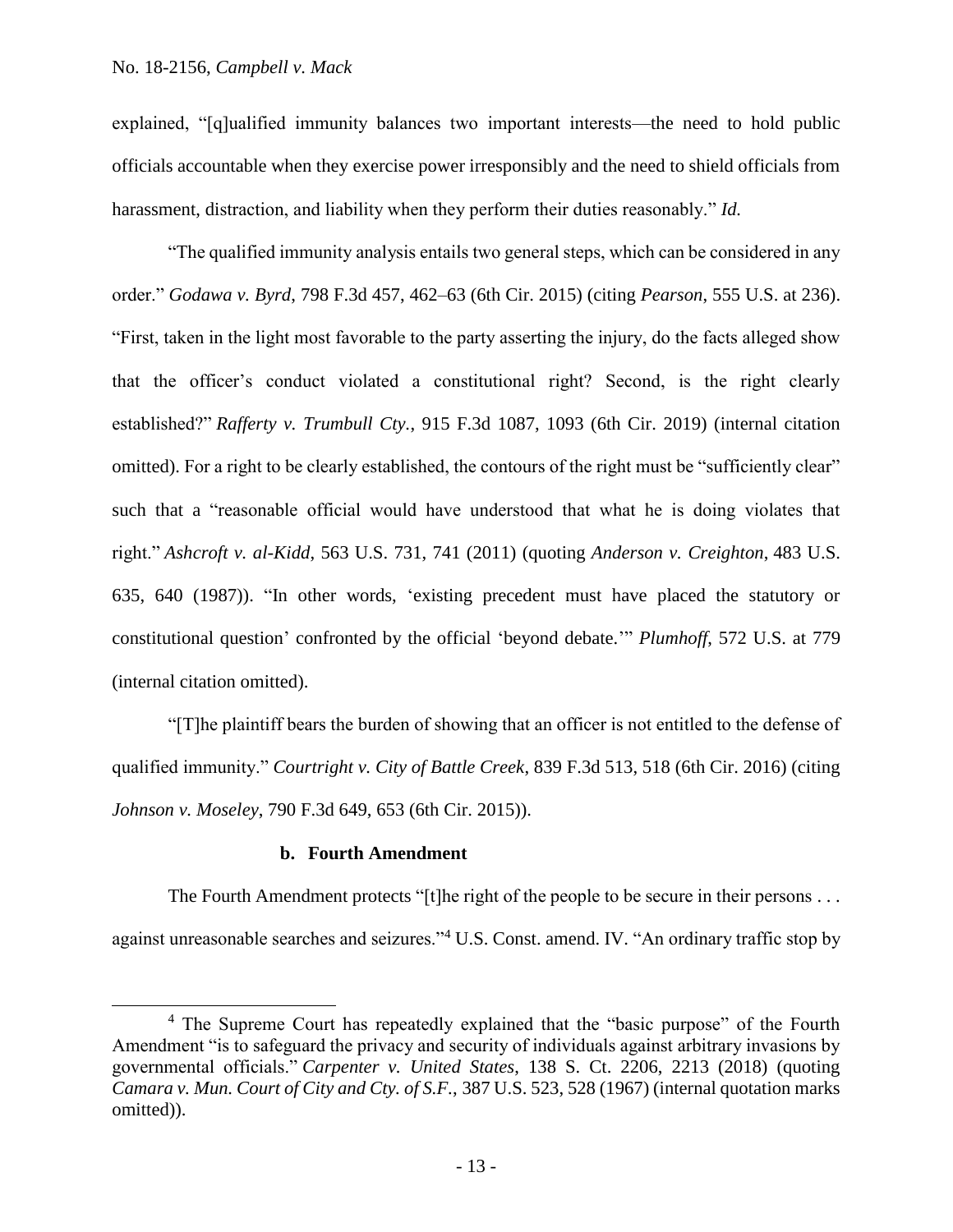a police officer is a 'seizure' within the meaning of the Fourth Amendment." *United States v. Jackson*, 682 F.3d 448, 453 (6th Cir. 2012) (quoting *United States v. Blair*, 524 F.3d 740, 748 (6th Cir. 2008)). "[T]he ultimate touchstone of the Fourth Amendment is 'reasonableness.'" *Brigham City v. Stuart*, 547 U.S. 398, 403 (2006). "A warrantless search or seizure is '*per se* unreasonable under the Fourth Amendment—subject only to a few specifically established and well-delineated exceptions.'" *United States v. Roark*, 36 F.3d 14, 17 (6th Cir. 1994) (quoting *Katz v. United States*, 389 U.S. 347, 357 (1967)). Traffic stops of automobiles are well-established exceptions to the warrant requirement. *United States v. Street*, 614 F.3d 228, 232 (6th Cir. 2010).

We apply different standards for ascertaining whether a traffic stop comports with the Constitution depending on the nature of the alleged infraction. *See, e.g.*, *United States v. Collazo*, 818 F.3d 247, 253–54 (6th Cir. 2016). Generally, an officer needs probable cause to stop a vehicle for a civil infraction and only reasonable suspicion to stop a vehicle for a criminal violation. *See id.* "Probable cause exists where 'the facts and circumstances within [an officer's] knowledge and of which [he] had reasonably trustworthy information [are] sufficient in themselves to warrant a man of reasonable caution in the belief that' an offense has been or is being committed." *Safford Unified Sch. Dist. No. 1 v. Redding*, 557 U.S. 364, 370 (2009) (alterations in original) (quoting *Brinegar v. United States*, 338 U.S. 160, 175–176 (1949)). Reasonable suspicion exists if, under the totality of the circumstances, the officer has "'specific facts' that 'would lead a reasonable officer to suspect illicit activity.'" *United States v. Winters*, 782 F.3d 289, 298 (6th Cir. 2015) (citations omitted).

#### **3. Application to the Matter at Hand**

The district court did not determine whether Mack required reasonable suspicion or the higher probable cause showing to stop Campbell, instead finding that the standard was not outcome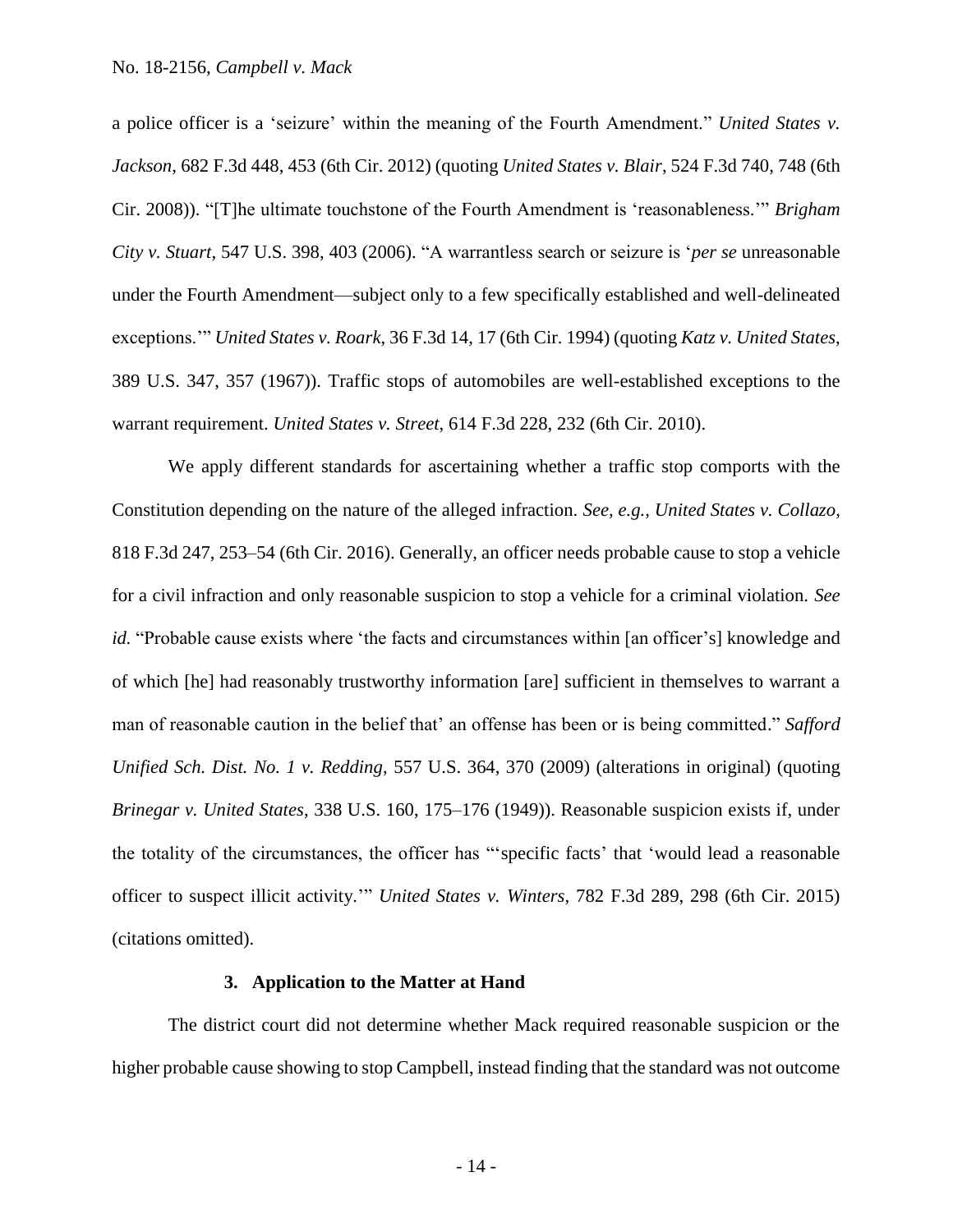determinative because, viewing the facts in the light most favorable to Campbell, Mack lacked *any* objective basis for the stop. On appeal, the parties do not challenge the district court's declining to definitively determine which standard applied.

We agree with the district court that the applicable Fourth Amendment standard is not outcome determinative in this case. Viewing the facts in the light most favorable to Campbell, Mack lacked probable cause or reasonable suspicion to believe that Campbell had committed a license plate violation. Campbell asserts in his affidavit that "the temporary plate [was] taped on all sides flush to the back window," and that "the temporary license [plate] was written in large black characters, easily visible for at least 20 yards behind the vehicle." (Campbell Aff., ECF No. 80-2 at PageID #963.) Moreover, Campbell has presented evidence that the stop occurred in "daylight" when "visibility was good." (*Id.*) Assuming the veracity of Campbell's facts, as the Court must at this stage, Mack lacked any objective basis for believing that Campbell had committed a civil offense. Therefore, Mack did not have probable cause or reasonable suspicion to stop Campbell's automobile. *See Collazo*, 818 F.3d at 253–54.

Mack is not entitled to qualified immunity on Campbell's Fourth Amendment claims. When the traffic stop occurred, it was clearly-established that an officer needs either probable cause or reasonable suspicion to conduct a traffic stop. *See, e.g.*, *Collazo*, 818 F.3d at 253–57. Because a reasonable jury could conclude that Mack lacked any objective basis for stopping Campbell, Mack is not entitled to qualified immunity.

Mack makes two arguments for why the district court erroneously denied him qualified immunity on Campbell's Fourth Amendment claim based on the traffic stop. Neither is persuasive.

First, Mack argues that he is entitled to qualified immunity because he subjectively believed that the minivan did not have a license plate. But it is hornbook law that the Fourth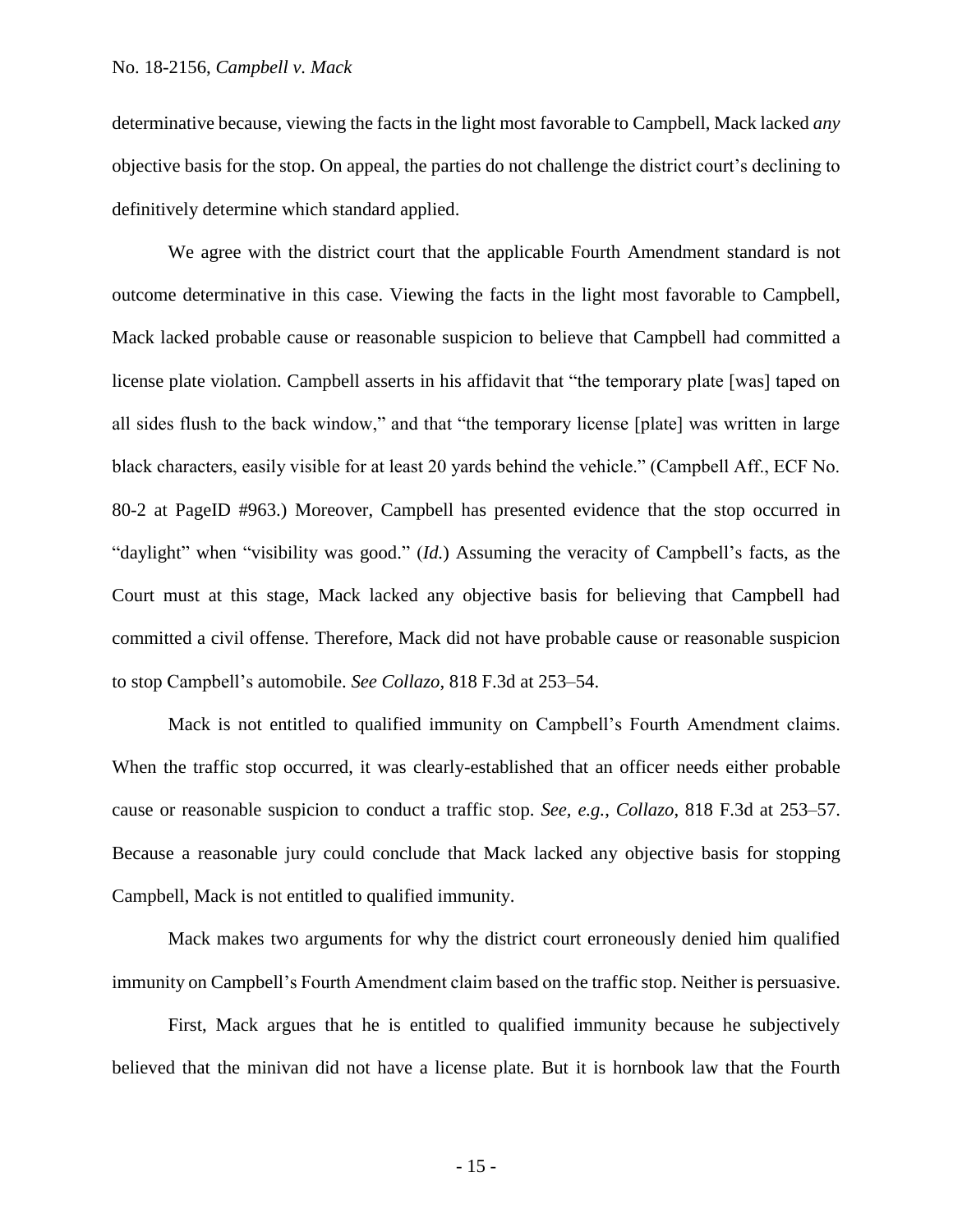Amendment's touchstone is "reasonableness," an objective standard. *See Brigham City*, 547 U.S. at 403. And while probable cause or reasonable suspicion certainly depends on the information that the officer possessed at the time of the challenged search or seizure, this Court analyzes an officer's subjective beliefs "from the perspective of a *reasonable officer* on the scene . . . ." *Klein v. Long*, 275 F.3d 544, 550 (6th Cir. 2001) (emphasis added) (citations omitted). Viewing the evidence in the light most favorable to Campbell, a jury could conclude that Mack's subjective belief that the minivan did not have a license plate was unreasonable. Therefore, Mack is not entitled to qualified immunity. *Id.*; *see Anderson*, 483 U.S. at 641 (holding that qualified immunity turns on the objective reasonableness of an officer's actions, not an officer's subjective beliefs).

Mack fails to appreciate that the case he relies on undermines his argument. In *Rowland v. Perry*, 41 F.3d 167 (4th Cir. 1994), the Fourth Circuit held that for probable cause to exist, "it is necessary . . . that the officer be *objectively reasonable* in believing that it is present." *Id.* at 174 (emphasis added). In this case, if the minivan's license plate were plainly visible and if the traffic stop occurred in broad daylight, as Campbell contends, a jury could conclude that Mack's subjective belief that the minivan lacked a license plate was unreasonable. Further, in holding that the officer had probable cause to believe that the plaintiff had committed misdemeanor larceny in *Rowland*, the Fourth Circuit emphasized that it was "not contested" that the officer witnessed the plaintiff pick up and fail to return money that another person had dropped. *Id.* By contrast, Campbell disputes that Mack failed to see the temporary license plate and has supported his assertion with evidence that the license plate was prominently displayed and plainly visible. Therefore, *Rowland* is inapposite.

Mack also asserts that the district court erred by concluding that Campbell provided evidence that he complied with the applicable Michigan license plate laws. According to Mack,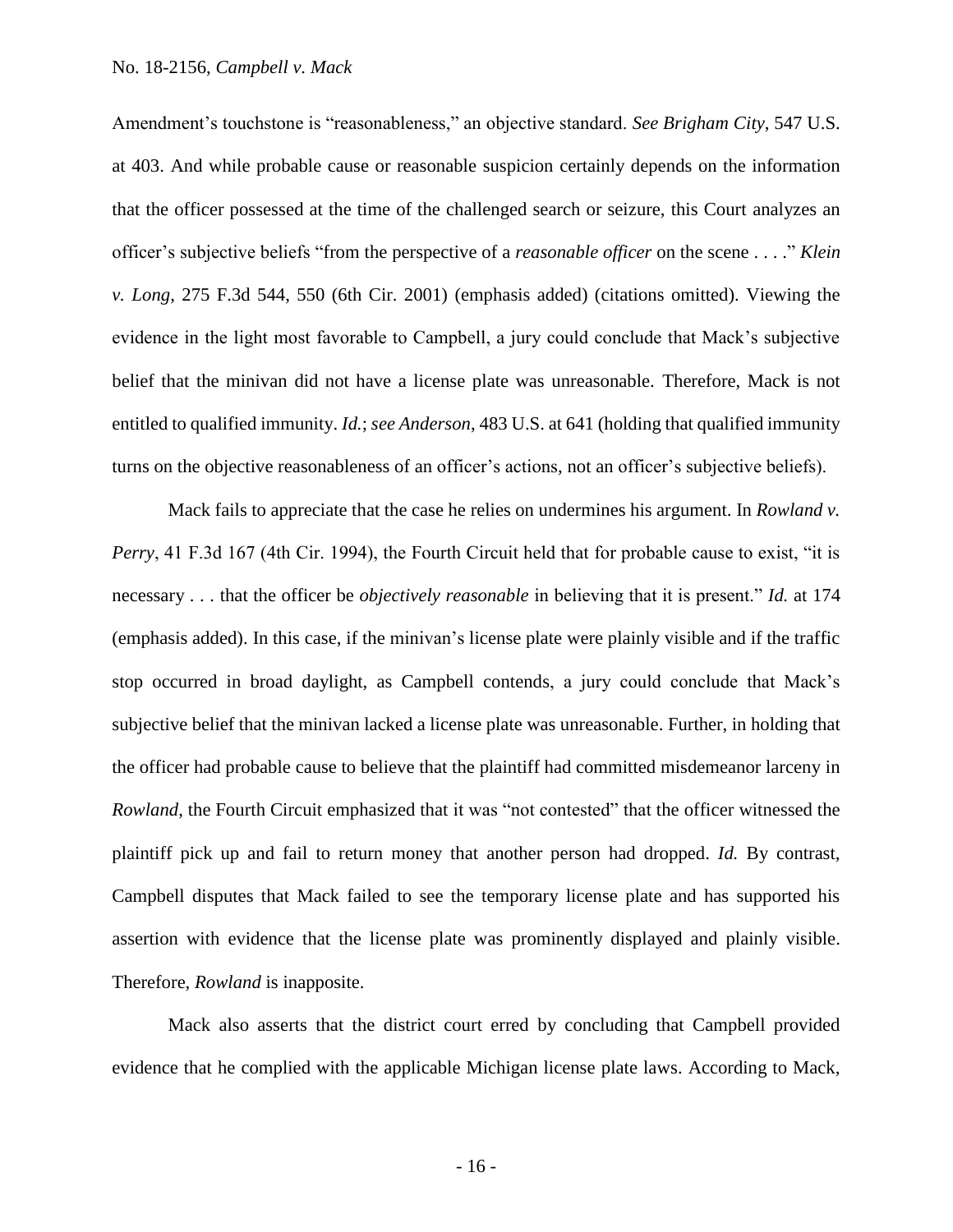$\overline{\phantom{a}}$ 

the undisputed evidence establishes that Campbell violated M.C.L. § 257.224(8), which requires that registration plates "be plainly readable from a distance of 100 feet during daylight," and M.C.L. § 257.225(2), which requires that registration plates be free from "foreign materials that obscure or partially obscure the registration information." Mack argues that the minivan's license plate violated these requirements because it was not visible from 100 feet away and because it was partially obscured by the tinted window, and that he therefore had probable cause to stop Campbell. In response, Campbell argues that Mack waived this argument because he raised it for the first time on appeal. He additionally asserts that the temporary license plate complied with MCL § 257.226a which, he argues, governs temporary license plates and, unlike M.C.L. § 257.224(8), does not contain a 100-foot visibility requirement.

We find that Mack forfeited his statutory argument by failing to raise it before the district court. *See Hayward v. Cleveland Clinic Found.*, 759 F.3d 601, 615 (6th Cir. 2014) (holding that "an argument not raised before the district court is waived on appeal to this Court"). Mack did not raise his statutory argument in his motion for summary judgment; in fact, neither his principal brief nor his reply brief cited M.C.L. § 257.224(8), M.C.L. § 257.225(2), or any other license platerelated statute, and Mack never argued that Campbell's license plate was not visible from 100 feet away. Mack has not articulated any reason why this Court should exercise its discretion to excuse his failure to raise this argument below. Further, this is not an "exceptional case" where applying this Court's standard rule would result in a "plain miscarriage of justice." *Scottsdale Ins. Co. v. Flowers*, 513 F.3d 546, 552 (6th Cir. 2008). Accordingly, Mack forfeited his statutory argument, and we will not address it for the first time here.<sup>5</sup> *See Hayward*, 759 F.3d at 615.

<sup>&</sup>lt;sup>5</sup> Even if we excused Mack's failure to raise his statutory argument below, we would still affirm the district court's denial of qualified immunity on Campbell's Fourth Amendment claims. While Michigan's intermediate court has held that the visibility requirements of M.C.L. § 257.225 apply to temporary license plates, *see People v. Stanley*, No. 319229, 2015 WL 1314665, at \*2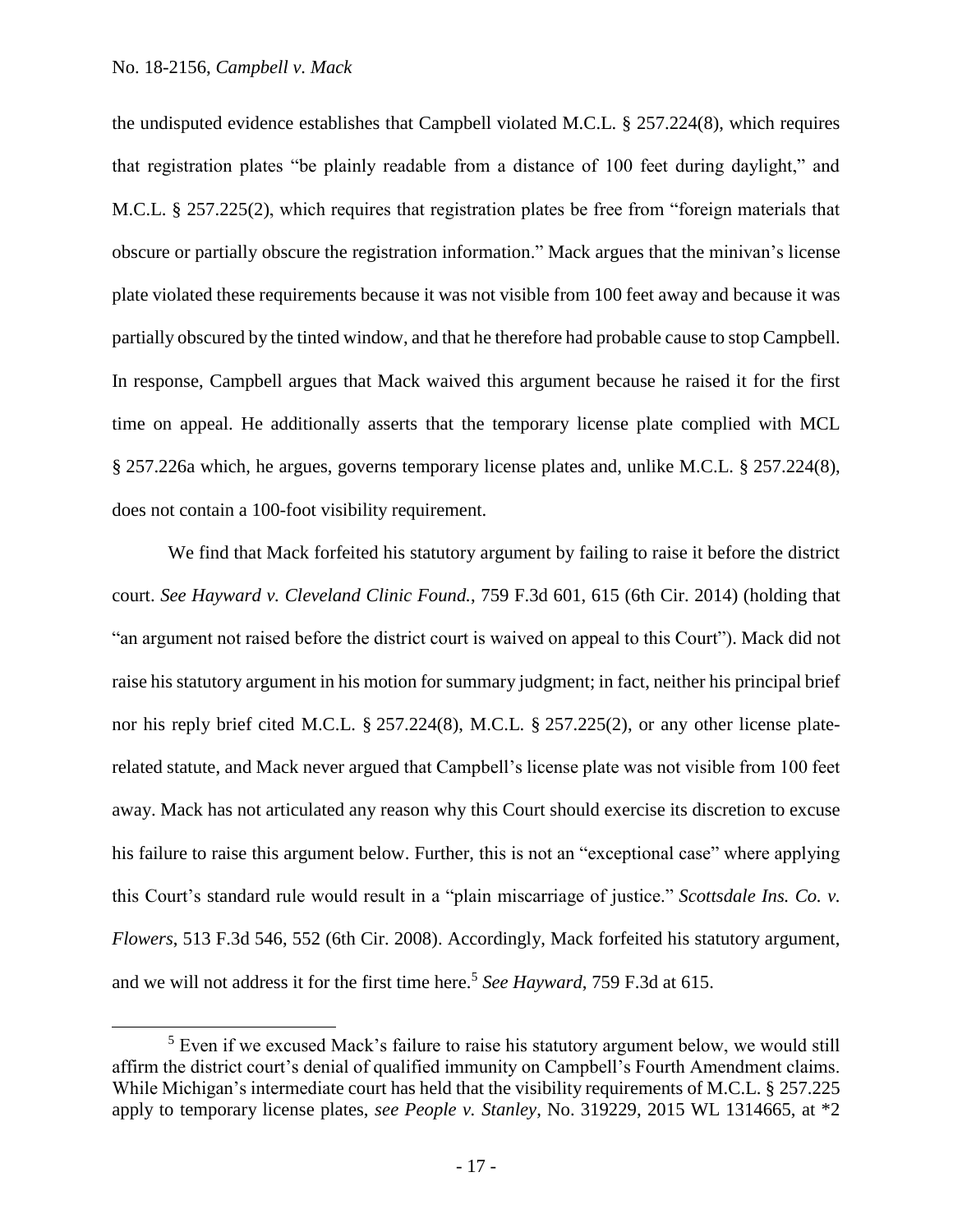$\overline{a}$ 

# **4. Summary**

Because a reasonable jury could find that Mack lacked any objective basis for the traffic stop, and because Campbell's Fourth Amendment rights were clearly established, qualified immunity does not shield Mack from Campbell's Fourth Amendment claim arising from the traffic stop. 6

## **C. Campbell's First Amendment Retaliation Claims**

Mack argues that the district court erred by denying him qualified immunity on Campbell's First Amendment retaliation claims arising from Mack's tightening his handcuffs and performing the strip and body cavity searches. He asserts that tightening a suspect's handcuffs does not constitute an adverse action under clearly-established law. He further argues that no causal connection existed between Campbell's protected speech and strip and/or body cavity searches and that these searches do not constitute adverse actions that would chill First Amendment rights. In response, Campbell contends that excessive handcuffing can constitute an adverse action where, as here, the handcuffing causes a physical injury. He further asserts that the strip and/or body cavity searches constituted adverse actions because they were sufficiently severe to deter a person of

<sup>(</sup>Mich. Ct. App. Mar. 24, 2015), a genuine factual dispute exists about whether the temporary license plate complied with § 257.225's 100-foot visibility requirement. Campbell testified that "the temporary plate [was] taped on all sides flush to the back window," and that "the temporary license [plate] was written in large black characters, easily visible for *at least 20 yards* behind the vehicle." (Campbell Aff., ECF No. 80-2 at PageID #963) (emphasis added). Campbell never testified that the license plate was not visible from 100 feet away. Given that the existence of probable cause constitutes a jury question in § 1983 cases, *see Green v. Throckmorton*, 681 F.3d 853, 865 (6th Cir. 2012), and given the fact that Mack has the burden to establish the absence of any genuine issues of material fact at the summary judgment stage, *see* Fed. R. Civ. P. 56(a), Campbell's testimony that the license plate was visible from *at least* 20 yards away would be sufficient to create a genuine dispute of material fact about whether the license plate complied with § 257.225's 100-foot visibility requirement.

 $6$  As explained above, the district court did not reach the merits of Campbell's other Fourth Amendment claims. Accordingly, we similarly limit our analysis of the Fourth Amendment issue to the claim arising from the traffic stop.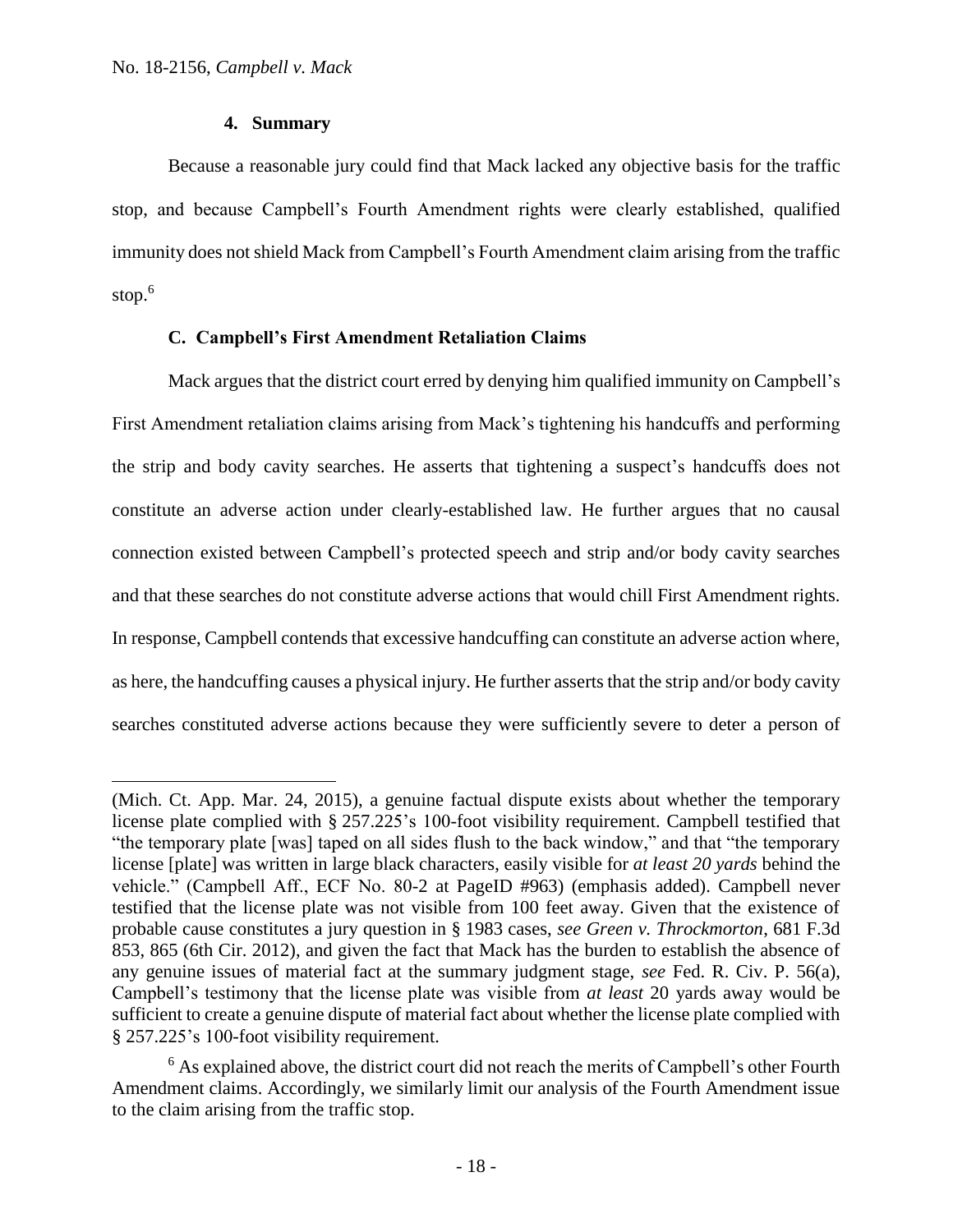ordinary firmness from engaging in protected speech. He additionally argues that he established causation because a jury could conclude that Mack conducted the strip and/or body cavity searches out of retaliation for Campbell objecting to the initial strip search.

# **1. Relevant Legal Principles**

In *Thaddeus-X v. Blatter*, this Court articulated a three-part test for First Amendment retaliation claims:

(1) the plaintiff engaged in protected conduct; (2) an adverse action was taken against the plaintiff that would deter a person of ordinary firmness from continuing to engage in that conduct; and (3) there is a causal connection between elements one and two—that is, the adverse action was motivated at least in part by the plaintiff's protected conduct.

*Thaddeus-X v. Blatter*, 175 F.3d 378, 394 (6th Cir. 1999).

Mack conceded below that Campbell engaged in protected conduct when he complained about Mack's actions during the traffic stop and the strip and/or body cavity searches. Accordingly, to determine whether Campbell established a constitutional violation for purposes of summary judgment, we need only evaluate whether he satisfied the second and third prongs of his First Amendment retaliation claim; that is, whether Mack took an adverse action against Campbell and, if so, whether a causal connection existed between Campbell's complaints and Mack's adverse action. *See id.* at 394.

Regarding the second element—whether the officer took an adverse action that would deter a person of ordinary firmness from engaging in the protected conduct—we have "emphasize[d] that while certain threats or deprivations are so de minimis that they do not rise to the level of being constitutional violations, this threshold is intended to weed out only inconsequential actions, and is not a means whereby solely egregious retaliatory acts are allowed to proceed past summary judgment." *Id.* at 398. Further, "[w]hether a retaliatory action is sufficiently severe to deter a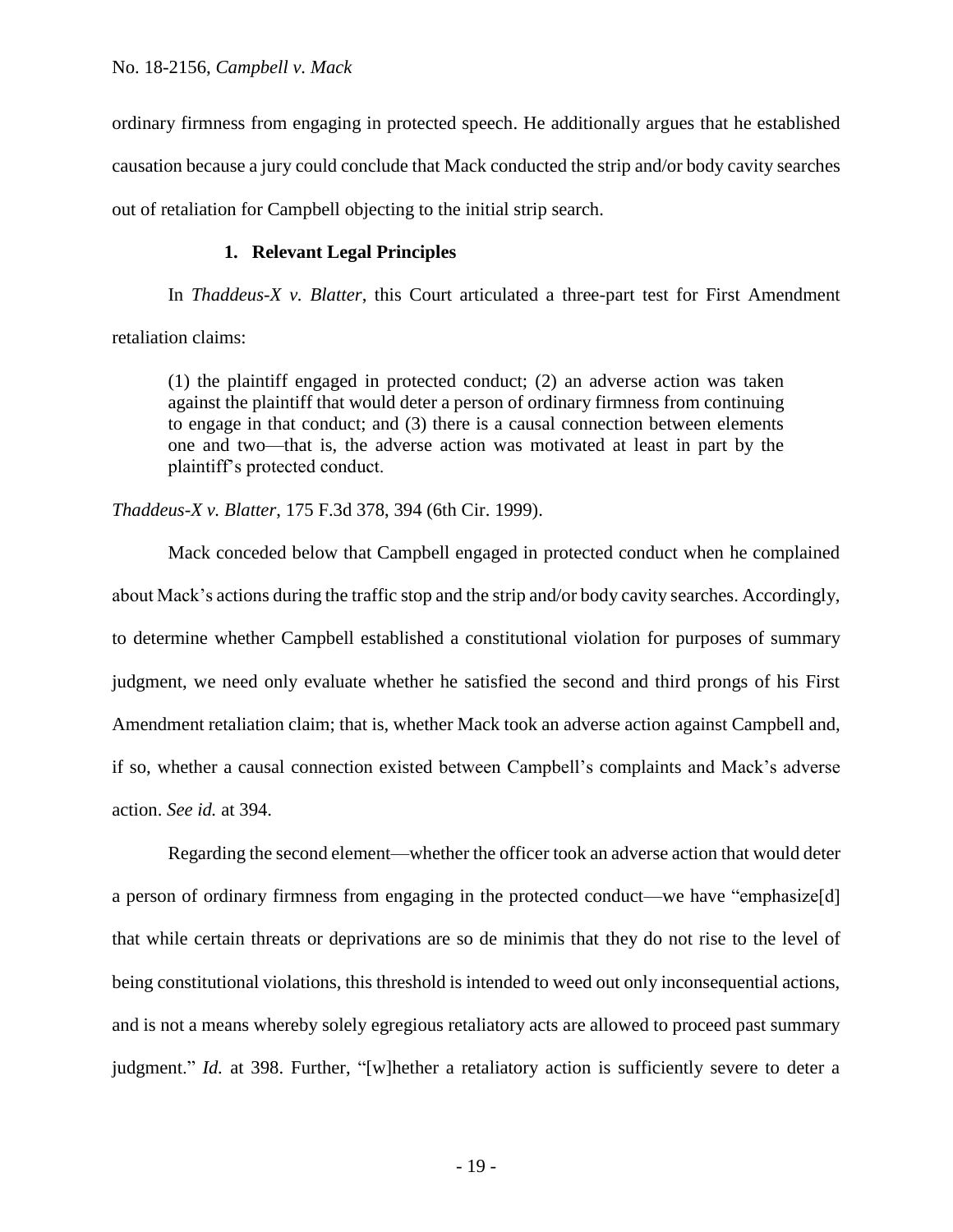person of ordinary firmness from exercising his or her rights is a question of fact." *Bell v. Johnson*, 308 F.3d 594, 603 (6th Cir. 2002). "Thus, unless the claimed retaliatory action is truly 'inconsequential,' the plaintiff's claim should go to the jury." *Id.* (quoting *Thaddeus–X*, 175 F.3d at 398).

Regarding the third element—whether a causal connection existed between the protected conduct and the adverse action—we evaluate "the totality of the circumstances to determine whether an inference of retaliatory motive [may] be drawn." *Holzemer v. City of Memphis*, 621 F.3d 512, 526 (6th Cir. 2010) (citing *Vereecke v. Huron Valley Sch. Dist*., 609 F.3d 392, 401 (6th Cir. 2010)). To establish causation, the plaintiff need only demonstrate "that his protected conduct was a motivating factor" for the retaliatory acts. *Maben v. Thelen*, 887 F.3d 252, 262 (6th Cir. 2018) (quoting *Thaddeus–X*, 175 F.3d at 399). "[T]he motivating factor prong of a First Amendment retaliation case can be supported by circumstantial evidence, with temporal proximity aiding in the analysis." *Spencer v. City of Catlettsburg*, 506 F. App'x 392, 396 (6th Cir. 2012) (citing *Gaspers v. Ohio Dep't of Youth Servs.*, 648 F.3d 400, 412 n.15 (6th Cir. 2011)). Because "[p]roof of an official's retaliatory intent rarely will be supported by direct evidence of such intent[,] . . . claims involving proof of a [defendant's] intent seldom lend themselves to summary disposition." *Holzemer*, 621 F.3d at 525 (citation omitted).

#### **2. Application to the Matter at Hand**

Campbell has satisfied the second element of his retaliation claim for purposes of summary judgment. Campbell has presented evidence that, after he complained about the handcuffs being too tight, Mack replied, "[t]hat's the loosest they're going to get" and tightened them even more, causing injuries to Campbell's wrists that required medical treatment. Further, Campbell has presented evidence that, after he protested Mack's initial demand that Campbell remove his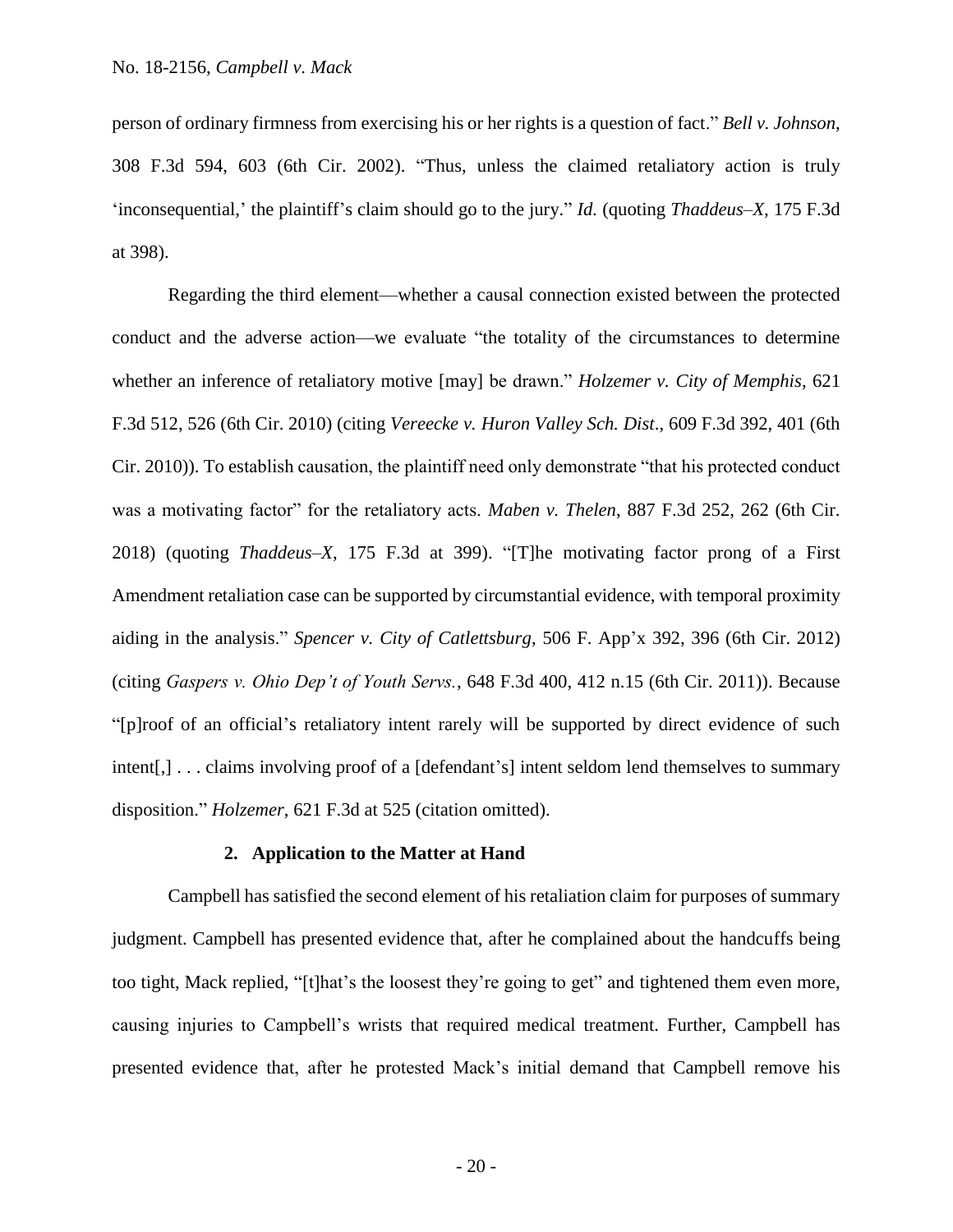underwear, Mack conducted invasive strip and/or body cavity searches, and did so in an overly aggressive manner, including by jostling Campbell's genitals and inserting his finger into Campbell's anus. Mack's alleged retaliatory actions cannot be characterized as "inconsequential." *Bell*, 308 F.3d at 603. A reasonable jury could conclude that Mack's actions would deter a person of ordinary firmness from continuing to complain about his or her allegedly unlawful treatment. *See id.* Therefore, Campbell has satisfied his burden of demonstrating that Mack took adverse actions against him. *Thaddeus-X*, 175 F.3d at 394.

Mack asserts that an officer's tightening a suspect's handcuffs fails to rise to the level of an adverse action as a matter of law. In support of his argument, Mack relies on two district court cases from Illinois, neither of which apply here. In *Verser v. Smith*, No. 14 C 1187, 2017 WL 528381 (N.D. Ill. Feb. 9, 2017), the district court held that tightening an inmate's handcuffs did not rise to the level of an adverse action because the handcuffing amounted to "a de minimis use of force from which [the plaintiff] did not suffer any serious injury." *Id.* at \*8. Similarly, the handcuffing in *Heard v. Hardy*, No. 11 C 6683, 2013 WL 3812102 (N.D. Ill. July 22, 2013), did not rise to the level of an adverse action because the plaintiff "suffered no injury and sought no medical attention." *Id.* at \*3. But Campbell did not merely suffer "de minimis" injuries; he sought medical treatment at a hospital and received bandages for his wrists. Accordingly, the district court cases cited by Mack are inapposite.

Campbell has satisfied the third element of his retaliation claim for purposes of summary judgment. A jury could conclude that Mack tightened Campbell's handcuffs in retaliation for Campbell's complaining that they were too tight, particularly given the temporal proximity between Campbell's complaint and Mack's tightening and the fact that Mack facetiously remarked "[t]hat's the loosest they're going to get" when he tightened them. *See Spencer*, 506 F. App'x at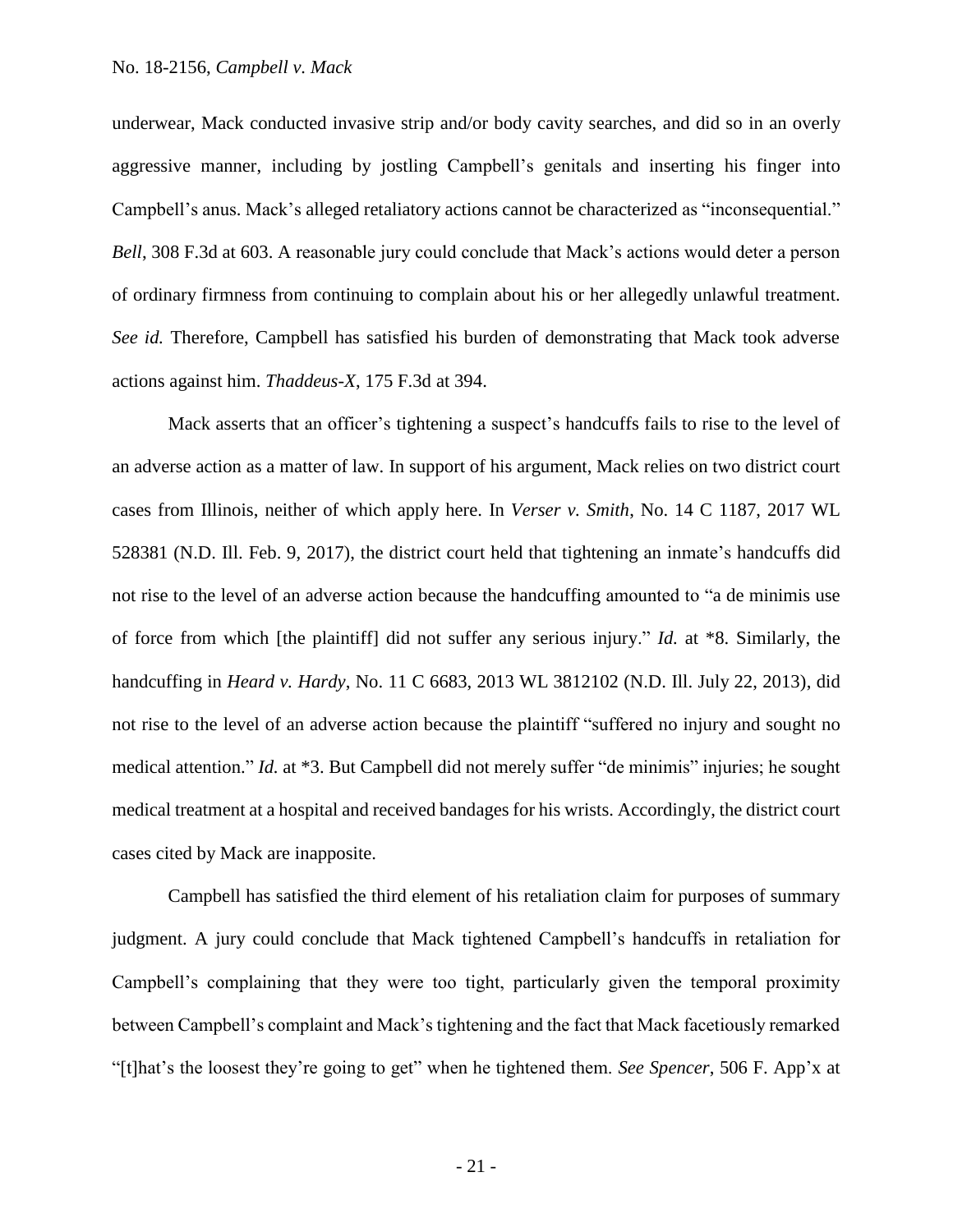396. A jury could similarly find that Mack performed the strip and/or body cavity searches, and did so in an aggressive, intimidating, and hostile manner, because of Campbell's protests. The video footage depicts Mack growing increasingly frustrated with Campbell's continued protests in the face of Mack's orders to remove his underwear. For example, when Campbell continued to object to Mack's demands that he "get naked," Mack excoriated Campbell, exclaiming, "You're in holding facility. You're in jail. You get naked in jail. Let's go! Drop your drawers." (Booking Video, ECF No. 75*.* at 7:57:17–:25) Thereafter, Mack repeatedly accused Campbell of hiding contraband in his "f\*\*\*ing ass crack" (*Id.* at 7:59:01–03; 7:59:13–:15) or "tucked underneath his balls." (*Id.* at 7:59:36–:39.) And later, after Campbell expressed incredulity that Mack would require him to remove his wedding ring, Mack responded, "Yeah, your wedding ring comes off. You want to argue that?" and carelessly tossed Campbell's ring onto a table. (*Id.* at 7:59:54– 8:00:04.) Furthermore, Campbell presented evidence that Mack aggressively groped his genitals and inserted his finger into Campbell's anus during the ensuing body cavity search. Under the totality of the circumstances, a reasonable jury could find that Mack conducted the strip and/or body cavity searches, and carried them out in an overly aggressive manner, in retaliation for Campbell's protests. *See Holzemer*, 621 F.3d at 526.

Having determined that Campbell established a First Amendment violation for purposes of summary judgment, we must analyze whether Campbell's First Amendment right to be free from retaliation was clearly-established. We find that it was. Therefore, Mack is not entitled to qualified immunity on Campbell's First Amendment retaliation claim.

"[I]t is well-established that a public official's retaliation against an individual exercising his or her First Amendment rights is a violation of § 1983." *Barrett v. Harrington*, 130 F.3d 246, 264 (6th Cir. 1997) (citing cases). Further, "the courts that have considered qualified immunity in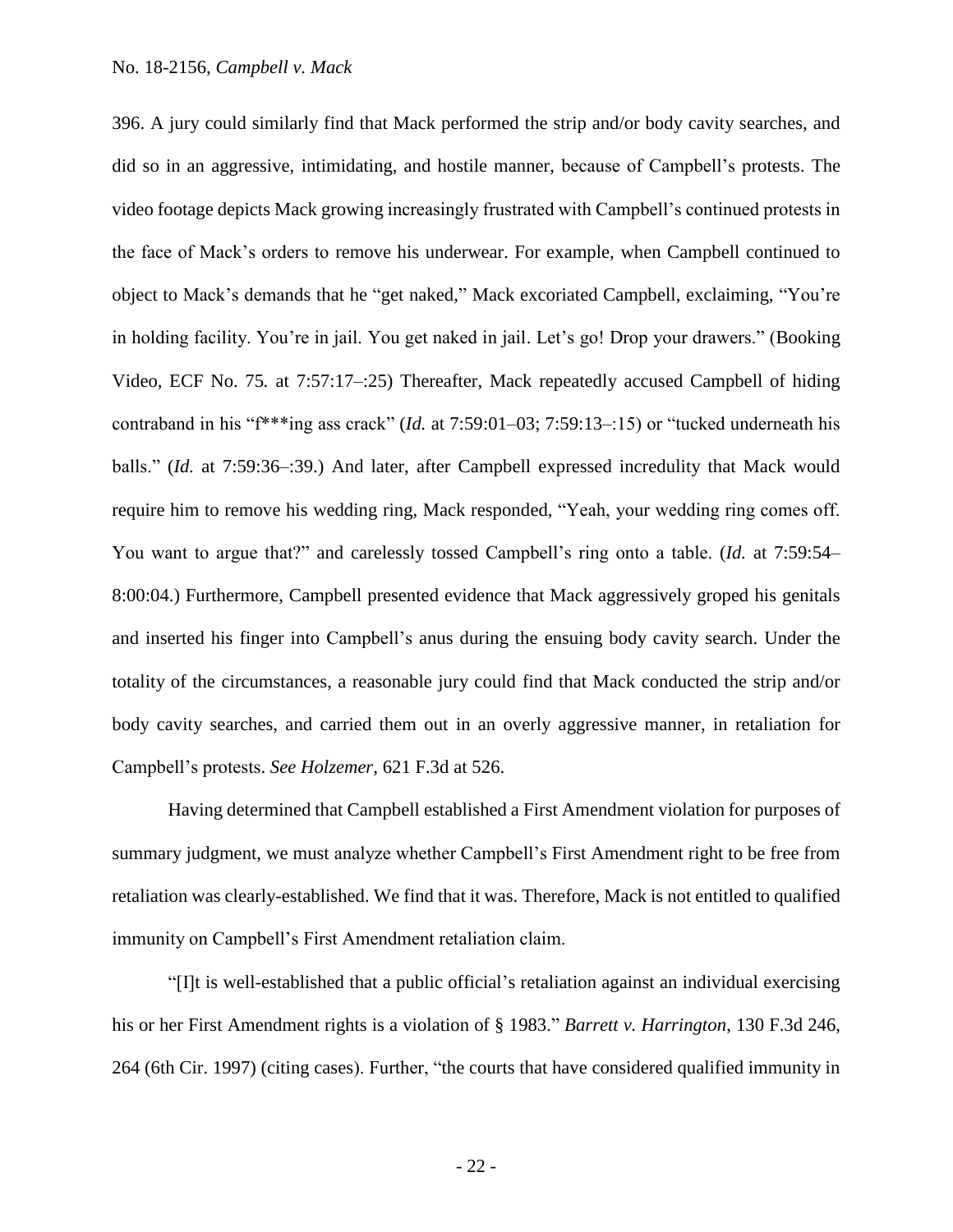the context of a retaliation claim have focused on the retaliatory intent of the defendant" rather than on the retaliatory action the defendant allegedly undertook. *Bloch v. Ribar*, 156 F.3d 673, 682 (6th Cir. 1998). This is because "[t]he unlawful intent inherent in such a retaliatory action places it beyond the scope of a police officer's qualified immunity if the right retaliated against was clearly established." *Id.* (quoting *DeLoach v. Bevers*, 922 F.2d 618, 620 (10th Cir. 1990)). Recognizing that the unlawful intent aspect of a public official's retaliatory action violates clearlyestablished law, this Court has denied qualified immunity to a police officer who arrested a citizen in retaliation for protesting and failing to comply with his order to return to his home, *McCurdy v. Montgomery Cty.*, 240 F.3d 512, 516 (6th Cir. 2001), and to a police officer who effectuated an arrest in retaliation for being called a derogatory term, *Greene v. Barber*, 310 F.3d 889, 897–98 (6th Cir. 2002).

Mack is not entitled to qualified immunity with respect to Campbell's First Amendment retaliation claim. When the events at issue occurred, the right to be free from retaliation at the hands of police officers for asserting one's First Amendment rights was "sufficiently clear" that a reasonable officer would have understood that retaliating against Campbell as a result of his complaints would violate his First Amendment rights. *See al-Kidd*, 563 U.S. at 741. Further, just as the police officers in *McCurdy* and *Greene* should have known that arresting someone in retaliation for asserting his or her First Amendment rights violated clearly-established law, Mack should have known that further tightening Campbell's handcuffs and engaging in aggressive strip search and/or body cavity searches in retaliation for Campbell's asserting his First-Amendment rights violated clearly-established law. In fact, Mack argues that while "this case involves a claim of a retaliatory search, rather than a retaliatory arrest or prosecution, [this] is a distinction without a difference, particularly in the context of applying qualified immunity." (Mack Br. at 39.) Mack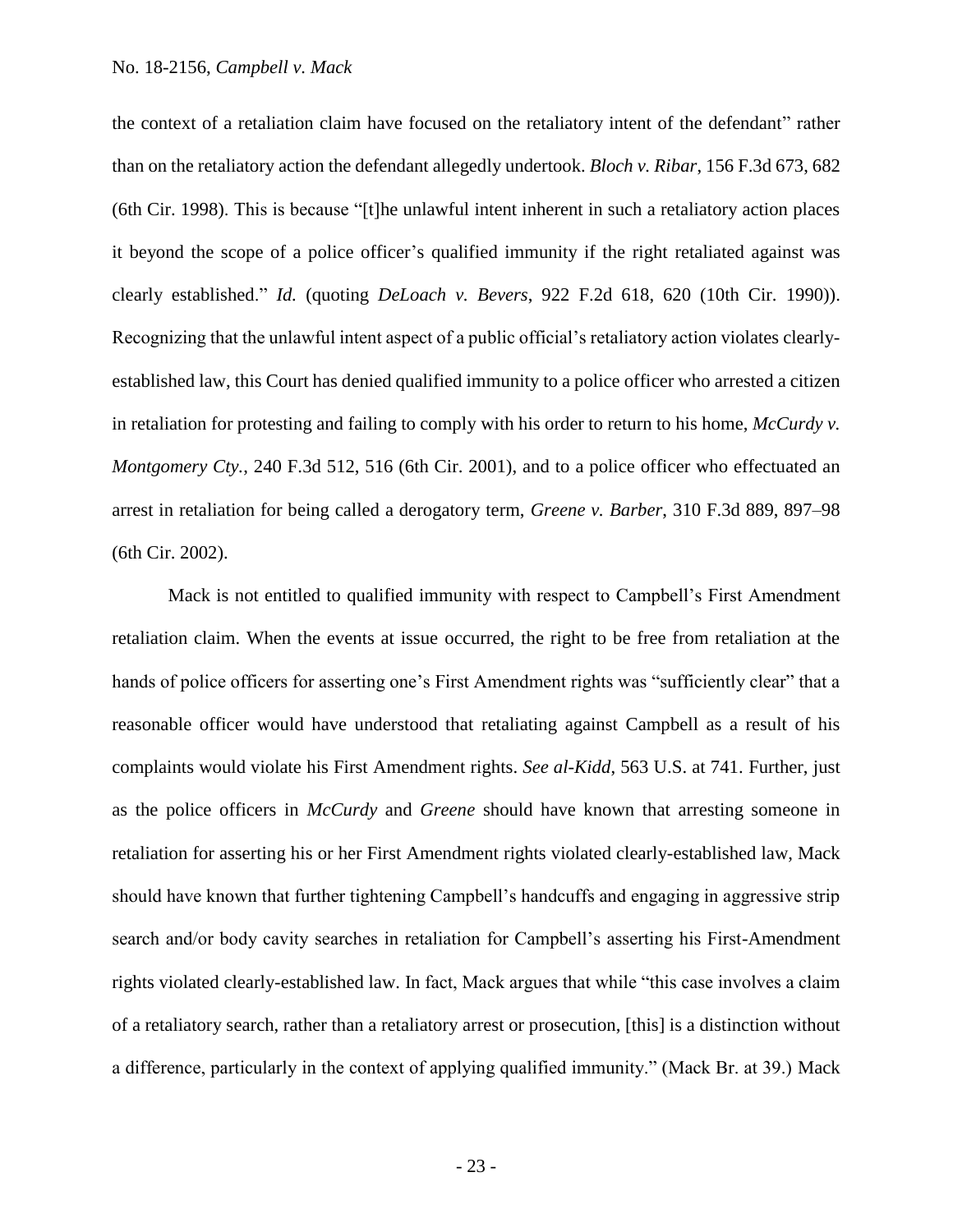makes this statement in arguing that qualified immunity protects searches supported by probable cause from First Amendment retaliation claims, just as it protects arrests and prosecutions supported by probable cause. But the inverse is also true—just as arrests or prosecutions *without* probable cause can support a First Amendment retaliation claim, so can a retaliatory search.

Mack argues that the district court erred by denying him qualified immunity on this claim because it failed to cite a case with sufficiently analogous facts to place him on notice that his conduct violated Campbell's First Amendment rights. However, "the Supreme Court 'do[es] not require a case directly on point [if] existing precedent [has] placed the statutory or constitutional question beyond debate.'" *Rafferty*, 915 F.3d at 1097 (alterations in original) (quoting *al-Kidd*, 563 U.S. at 741). "Instead, the operative inquiry is 'whether it would be clear to a reasonable officer that his conduct was unlawful in the situation he confronted.'" *Id.* (quoting *Saucier v. Katz*, 533 U.S. 194, 202 (2001)). Based on Sixth Circuit precedent that existed before 2016, a reasonable officer would have known that retaliating against Campbell for complaining about Mack's conduct by tightening his handcuffs to the point of injury, subjecting him to strip and/or body cavity searches, and conducting these searches in an overly aggressive manner would violate the First Amendment. Accordingly, Campbell's failure to locate a case with perfectly analogous facts does not entitle Mack to qualified immunity.

## **3. Summary**

Because a reasonable jury could find that Mack tightened Campbell's handcuffs to the point of injury, subjected him to strip and/or body cavity searches, and conducted these searches in an overly aggressive manner in retaliation for Campbell's protected conduct, and because Campbell's First Amendment rights were clearly established, Mack is not entitled to qualified immunity on Campbell's First Amendment retaliation claim.